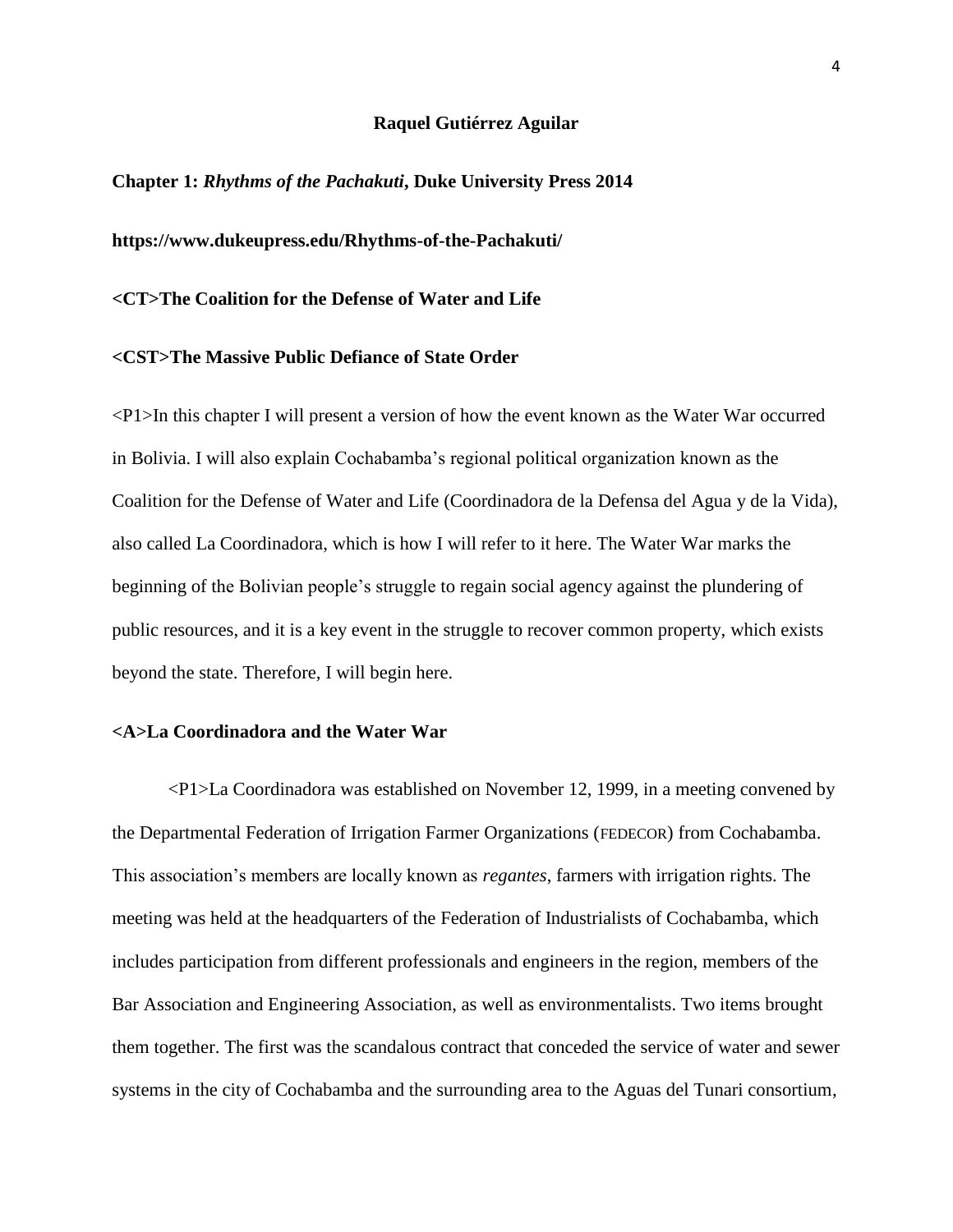which was a local subsidiary of the Bechtel transnational corporation. The second was the passage of Law 2029 for Water and Sewer. This law established the regulatory framework to seize water systems management from local and municipal control in order to transfer it to private hands and regulate it top-down from a state structure known as the Water Superintendency.<sup>1</sup>

Three sectors were represented there: peasant farmers dependent on irrigation, industrialists, and environmentalists. Each sector had its own history of defending water rights and collective—community and labor—rights, and they had all been critical of liberal state mechanisms for seizing and privatizing resources that had once been public. La Coordinadora was thus established as a space for coordination and struggle. Its purpose was to prevent the seizure of water, understood as a public resource and managed independently by farmers who used it for irrigation, and privatization of the water supply system for the distribution of drinking water, which had always been under municipal control. La Coordinadora also opposed the new legal frameworks that regulated water through concessions granted by a top-down, unmanageable state entity: the Water Superintendency.

Therefore, since its inception, La Coordinadora constituted a space to bring diverse people together. Faced with certain governmental decisions, these people were forced to join forces to defend water, a basic shared necessity. Given that each of the affected sectors suffered the aggression differently, they each understood the threat of Law 2029 and the concession of control and distribution of drinking water in a different way. However, founding La Coordinadora opened up a space for planning par excellence. First, they managed to define as a group the unique way in which each sector was affected by what the government was imposing. Second, they viewed the way that each sector endured this state imposition as nothing more than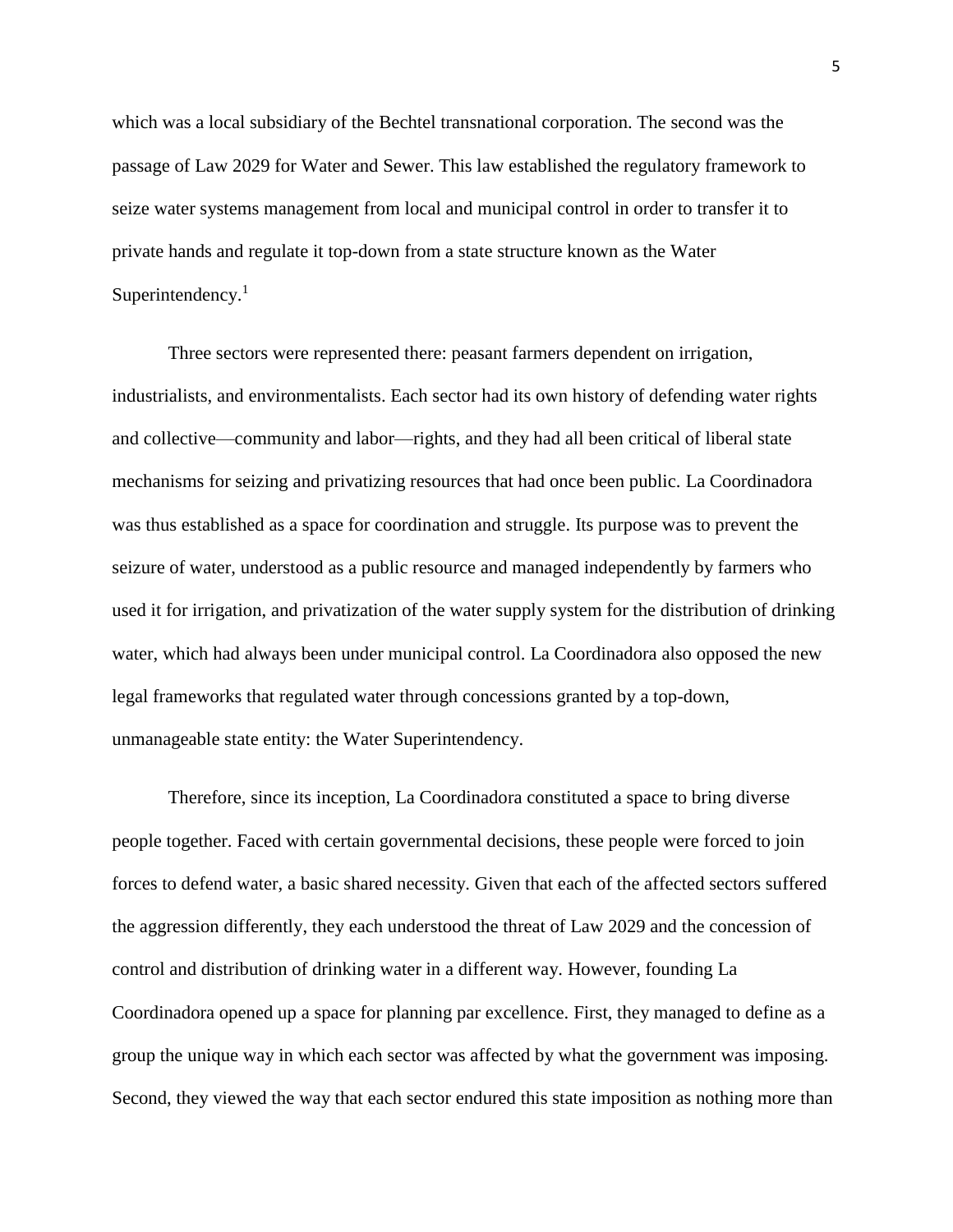a particular manifestation of the pervasive aggression directed at all of them and at society in general. <sup>2</sup> From this "basic consensus," La Coordinadora, *as a group*, managed to develop a way to overcome the aggression it faced. This was La Coordinadora's most important contribution to the legacy of Bolivia's recent struggle.

Let's review briefly La Coordinadora's three sectors and each one's contribution, as this will help us answer who constituted La Coordinadora. I think this question presents a better method for an in-depth understanding of the event's social meaning, rather than the question "*what is* La Coordinadora"; however, this is not meant to negate the validity of the other approach for studying social reality in certain contexts.

## <B>The Irrigators Organized in FEDECOR

<P1>La Coordinadora's principal social force, since its inception during the Water War and for several years thereafter, was the peasant irrigators from the four areas that comprise the Department of Cochabamba's interandean valley region.<sup>3</sup>

The irrigators were members of FEDECOR since 1997, belonging to organizations to defend and manage water for irrigation since 1992. They represent the vast majority of men and women in Cochabamba's valleys who live and work within a community framework largely defined by domestic units.

In Cochabamba's valleys there exists a local ancestral knowledge for using, managing, and protecting water. It is based on a complex and varied mosaic of "uses and customs" primarily founded on the autonomy to regulate water usage according to complicated supracommunity agreements. Generated in meetings, these agreements are obligatory for anyone who depends on and who has rights to use a common water source. Omar Fernández and Carmen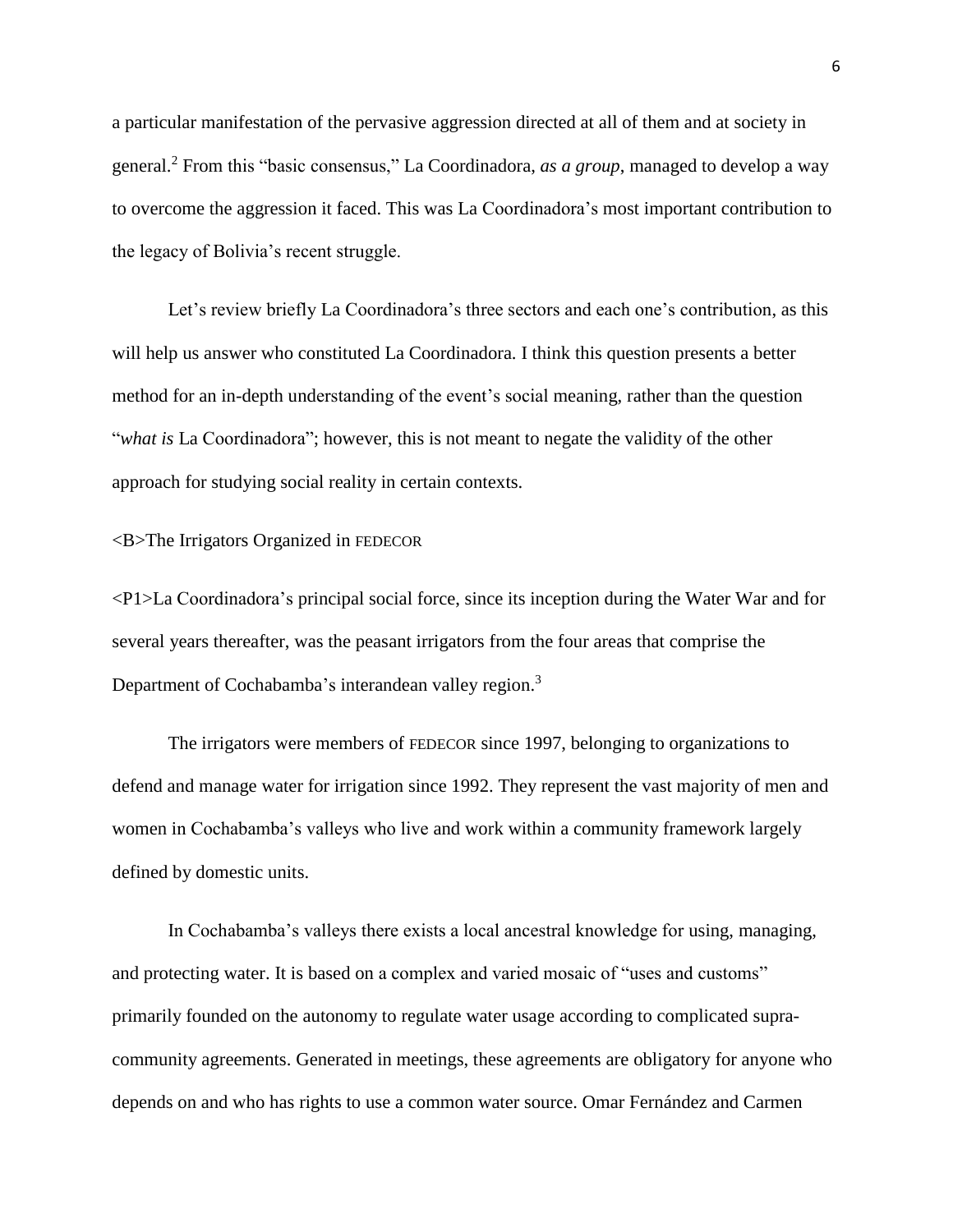Peredo, important protagonists for the defense of water, affirm the following in relation to "the types of water rights": "The irrigators established various types of water rights, reflected in the different relationships surrounding access to it and its use. In the same way, within each irrigation system, the irrigators have a process of defining and consolidating their water rights over time. Each irrigating family has rights to water, expressed in water 'rotations,' or regular access to water on a predetermined schedule. The requirements are defined based on the characteristics of the rights" (Peredo, Crespo, and Fernández 2001, 12).

Since approximately 1990, the Bolivian State, some NGOs and certain "development assistance" corporations, such as the German GTZ, began an extensive evaluation of the Cochabamba valley's hydraulic resources. They were essentially promoting "projects for the modernization of irrigation systems." These are designed top-down, following a technocratic rationality. Examples of this are the Inter-valley Irrigation Program sponsored by the departmental government and backed with German funding. It planned to consolidate an irrigation system in Totora Kocha, a reservoir-lake in the Cordillera Tiraque mountains. Another was the Laka Laka Irrigation System, whose water source is the Calicanto River (Peredo, Crespo, and Fernández 2001, 14). The farmers from the valley region accepted the construction, expansion, and maintenance of the irrigation systems. However, from the beginning, their particular form of water resource management, based on ancient Andean practices of land and water use under communal control, clashed with modern administrative logic.

At the same time, due to Cochabamba's urban growth, the authorities sought a corresponding expansion of the water supply for urban use. Their intended use for the water, which is very scarce in the region, sparked conflict between various levels of government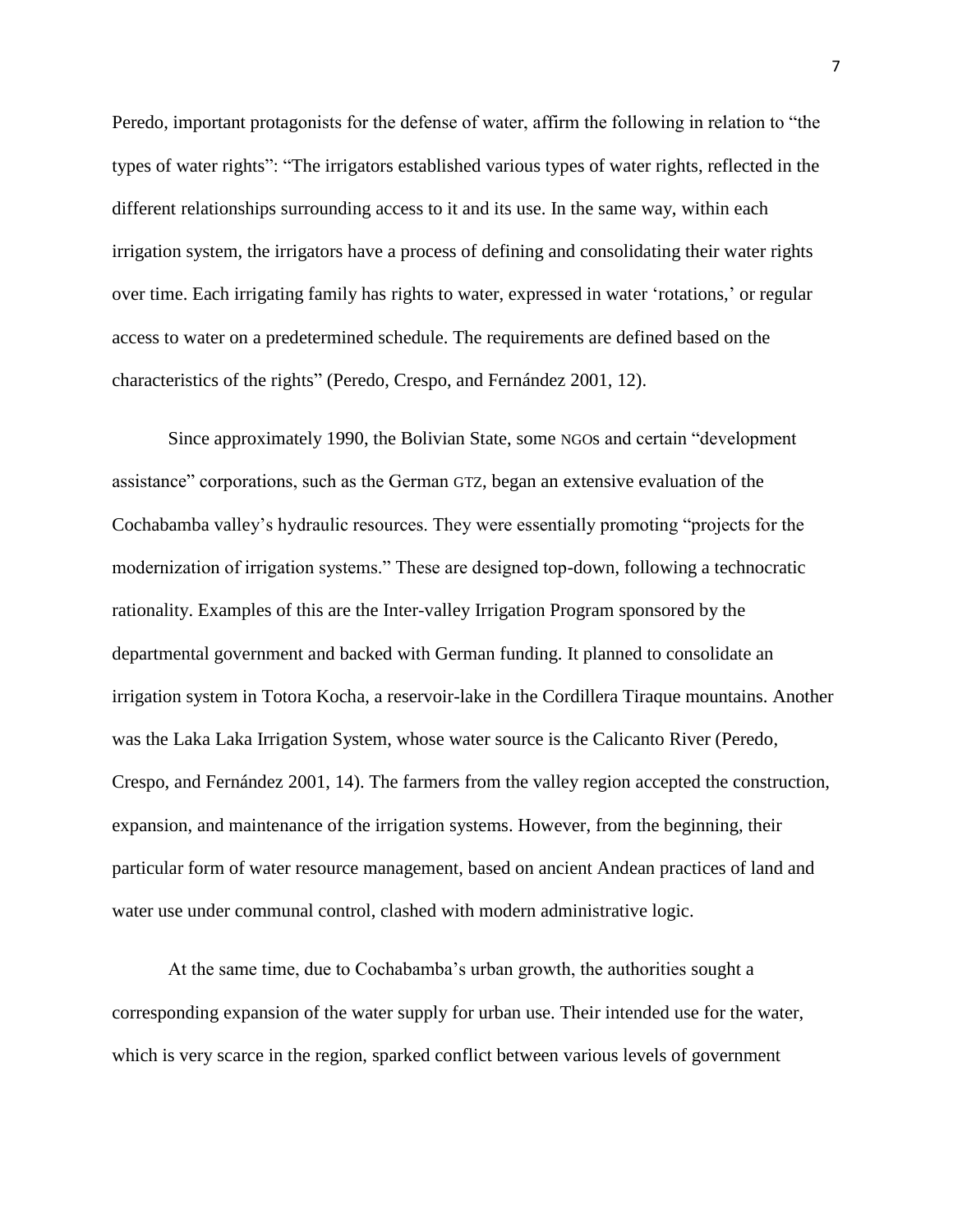bureaucrats and agrarian users of water sources in the nearby valleys. Omar Fernández explains it as follows:

> <EXT>We irrigators did not have a formal organization. Well, you could say that there were informal organizations, but they were not even part of the peasant union. They existed with their own uses and customs, with their own distribution, etc. But they had not managed to come together. So, I was with the irrigators from Tiquipaya, and we asked ourselves: why can't we work together? Besides, laws started appearing since about 1985, and we noticed that those laws were beginning to affect us. For that and other reasons, we joined forces. Another strong motivation to come together has been that the city of Cochabamba has planned to drill wells in our communities to take water to Cochabamba, drinkable water, and this has also caused the overexploitation of underground water sources, leading to environmental damage. In many of our communities, the first thing that has happened is that they have lost their natural springs. For us, the springs are the water's eyes emerging from the land. There were irrigation systems flowing from those springs as well. But with what they have done making wells, those water's eyes have dried up and the humidity has also dropped. . . . That was the first impact on us. (qtd. in Ceceña 2002, 52)</EXT>

Regarding the organization of FEDECOR, Omar Fernández suggests the following: "After the Agrarian Reform (1953), the peasants' water usage respected the Andean systems of '*mitas* and *suyus*.' <sup>4</sup> Relationships of reciprocity and fairness were widespread, including communitarian work in the reservoirs or for improving irrigation systems defined according to mitas or suyus. This process generated organizations of irrigators who work under an organic structure; the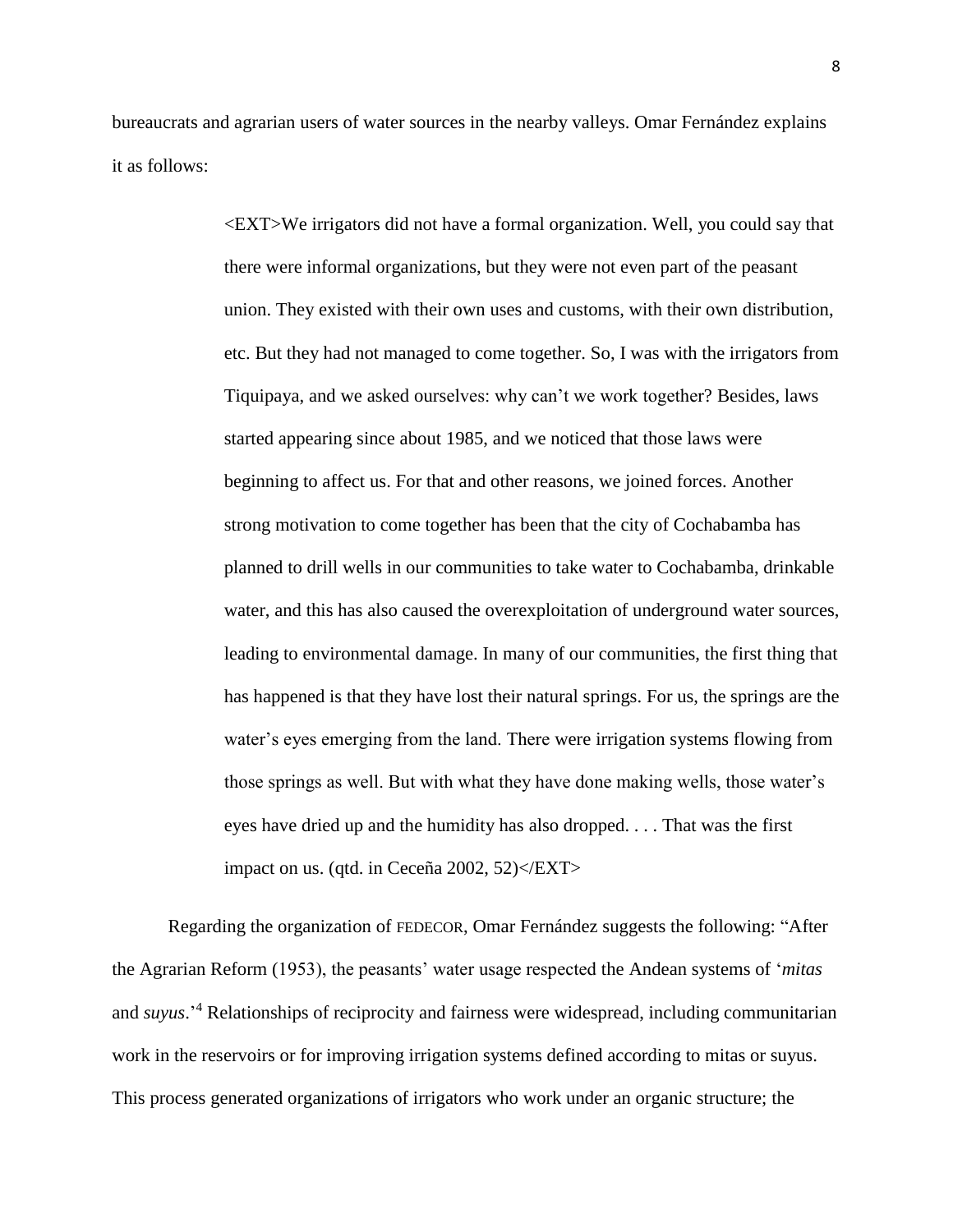community assembly is the final authority. They were autonomous and followed a path toward consolidation, finally arriving at a matrix organization: the Departmental Federation of Irrigation Farmer Organizations (FEDECOR)" (Peredo, Crespo, and Fernández 2001, 18; and explanations from Omar Fernández during the period of the Water War).

Primarily an agrarian water management organization, FEDECOR had dedicated eight years between 1992 and 2000 to reconstructing ancient communitarian practices for water management. It also provided information about these practices, simultaneously giving them "legal existence" and a modern "name": the Irrigators' Federation, with legal status.<sup>5</sup> In its statutes, agreed upon in 1997, FEDECOR established itself as "the matrix organization for all the systems and irrigation organizations in the Cochabamba valleys whose principal purpose is the integral management of water resources through uses and customs." According to Carmen Peredo, this means "respect for natural authorities, for the communitarian way of solving problems of access to water or to improving its infrastructure, respect for water rights and distribution" (Peredo, Crespo, and Fernández 2001, 57). Therefore, at least since 1997, which is three years before the Water War, FEDECOR had become an official voice in the departmental and national government for questions and problems related to water, hydraulic projects, irrigation systems, and the like. Moreover, since that time, two important FEDECOR leaders, Omar Fernández and Carmen Peredo, were systematically studying the traditional system of water usage. Omar Fernández presented "The Relationship between Land and Water in Tiquipaya's Peasant Economy" as his thesis for graduation at the Universidad Mayor de San Simón (UMSS), the regional public institution of higher education. In 2000 Peredo also presented a law thesis at UMSS titled "Rules Proposal for the Applicability of Law 2066 Based on Uses and Customs." In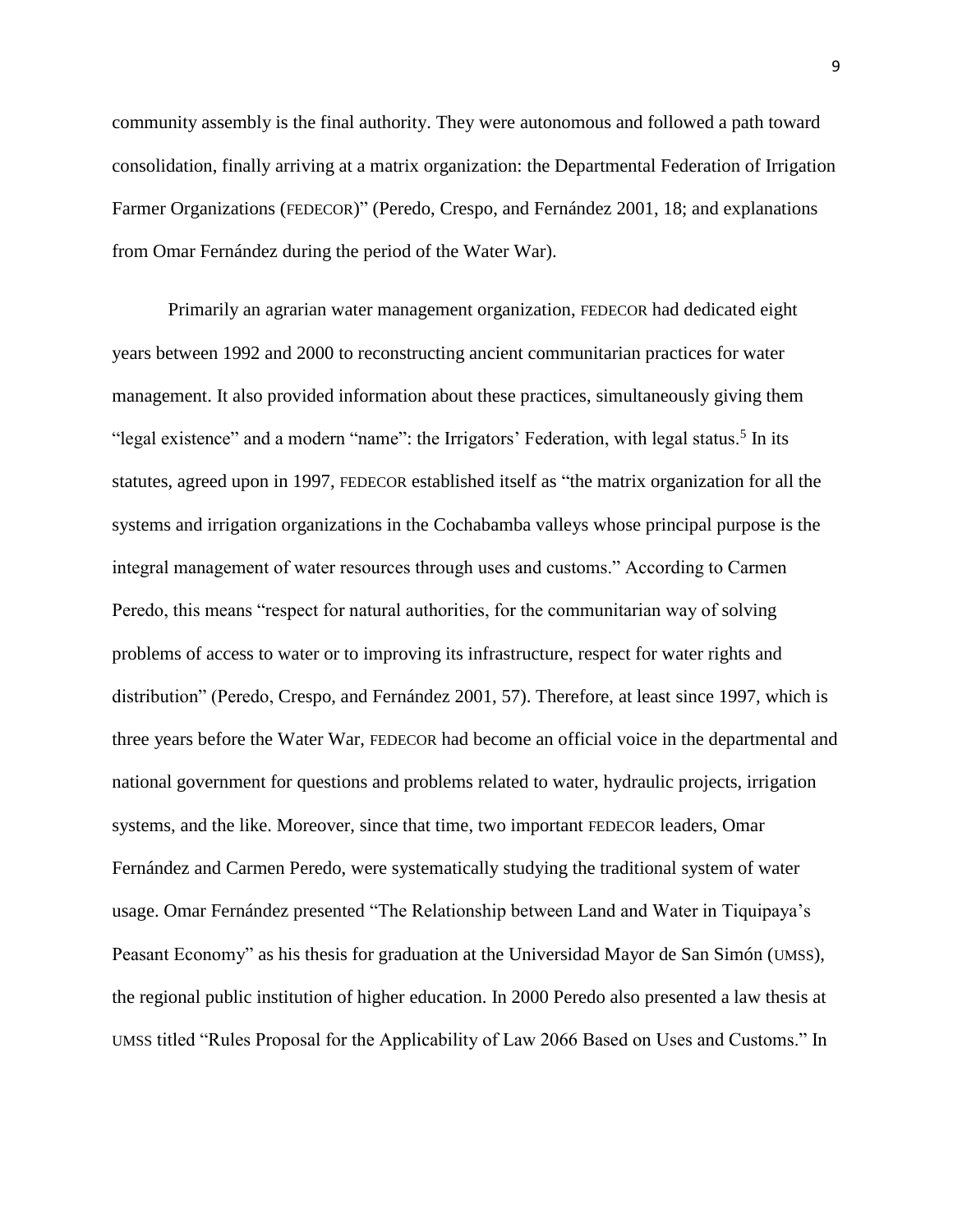other words, by the year 2000, FEDECOR had already accumulated extensive organizational and investigative efforts.

Furthermore, the irrigators also led at least three great mobilizations in the period immediately prior to the Water War:

<NL>1) On August 21, 1998, with a gathering of nearly twenty thousand irrigators, and coinciding with a coca farmers' protest that included Evo Morales's participation, the irrigators presented Cochabamba's parliament with a "legal proposal for regulating water according to its uses and customs."

2) At the end of 1998, the so-called Well War occurred when inhabitants of the central valley refused to allow the Municipal Service for Drinking Water Company (SEMAPA) to drill a series of deep wells, which opened a space for negotiation.

3) Finally, on November 4, 1999, roads were blocked for twenty-four hours in the area around Vinto and toward Sacaba. The army intervened militarily in the roadblock, meeting with resistance from the irrigators. Specifically after that roadblock on November 4 and the repression that followed, La Coordinadora was founded on the twelfth of that same month. (Interview with Omar Fernández in Ceceña 2002, 58 and ss).</NL>

<B>The Cochabamba Federation of Factory Workers

<P1>While the irrigation farmers constituted the principal force behind La Coordinadora in terms of organization, capacity for mobilization, and knowledge of the water issue, Oscar Olivera and the Cochabamba Federation of Factory Workers (FTFC)—known simply as the Factory Workers (Los Fabriles)—contributed their own resources. This included contacts with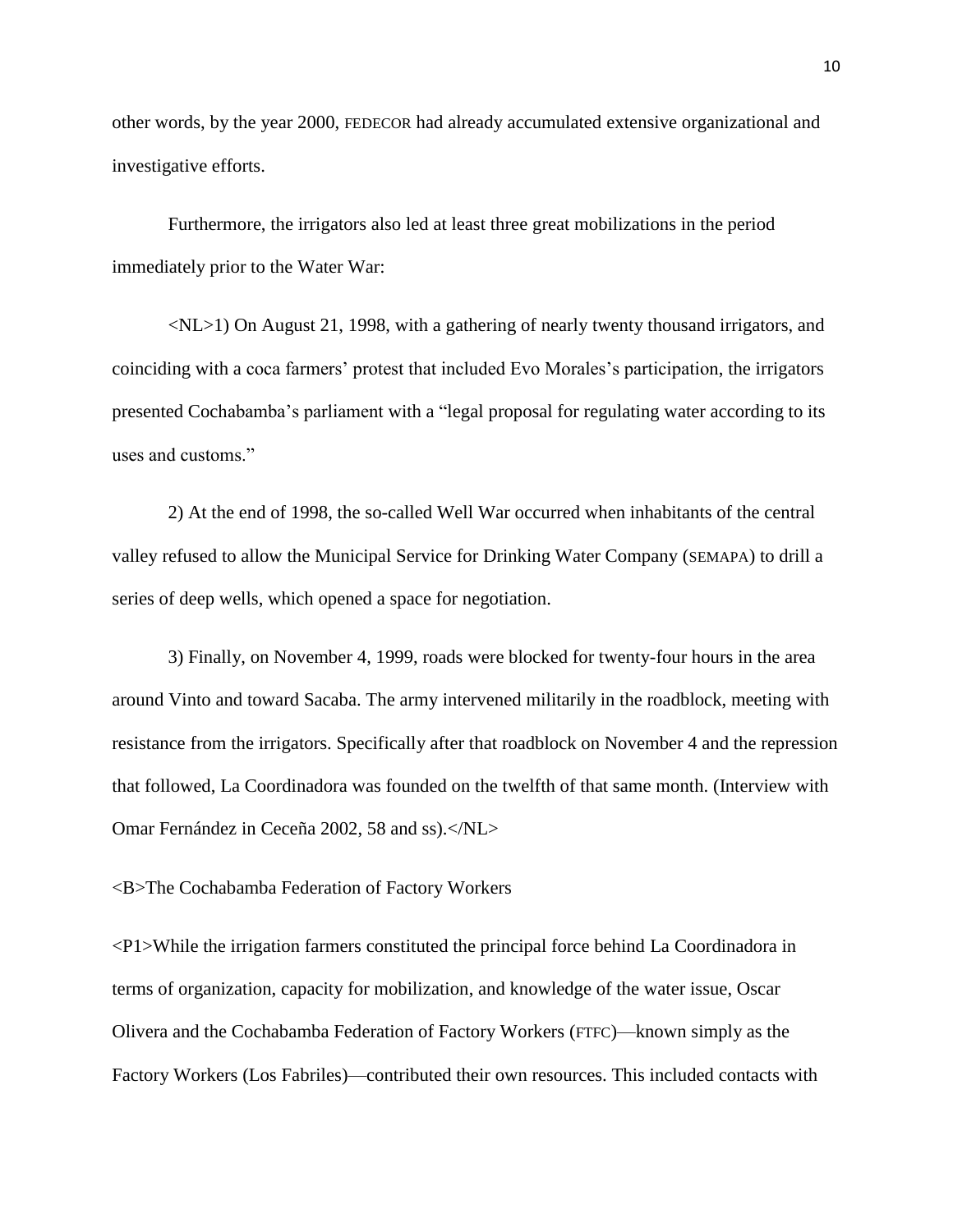the press and intellectual media, their ability to present problems publicly, and their widespread moral authority.

The FTFC, affiliated with the General Confederation of Factory Workers of Bolivia and the Workers' Central of the Department of Cochabamba, and incorporated as such into the Bolivian Workers' Central, was an anomaly within Bolivia's classic union framework at the end of the twentieth century. As in all parts of the world, neoliberal reforms inflicted a systematic attack on labor rights that dramatically weakened traditional union structures (see Gutiérrez Aguilar 1998; García Linera 1999). However, in Cochabamba, a small-scale organization had received increasing attention at least since 1997. This was the FTFC and in particular their executive secretary Oscar Olivera.

Several years prior to 2000, Oscar Olivera began a process of visualizing, organizing, and denouncing precarious work, the so-called labor flexibilization and the anomalous forms of subcontracting that are common in a large number of work centers. Above all, this made it possible for him to erode the liberal discourse of "modernization" and "progress" associated with neoliberal reforms and the sudden loss of collective bargaining and labor rights. Based on a network of efforts with intellectuals and youth, the FTFC created the Group of Work and Support for Cochabamba Factory Workers, which was dedicated to studying and systematizing work conditions in the region's factories and shops. Olivera, for his part as a union leader, invited the press to make "surprise visits" to shops and factories where serious violations to workers' rights had been documented. In this way he denounced the most extraordinary abuses. All these efforts aimed at exploring labor conditions under the neoliberal order gave Olivera insight into the concrete forms of family, artisan, and organized labor in small shops. These three forms of labor constituted the majority of the workforce in the region at a time when factories were being

11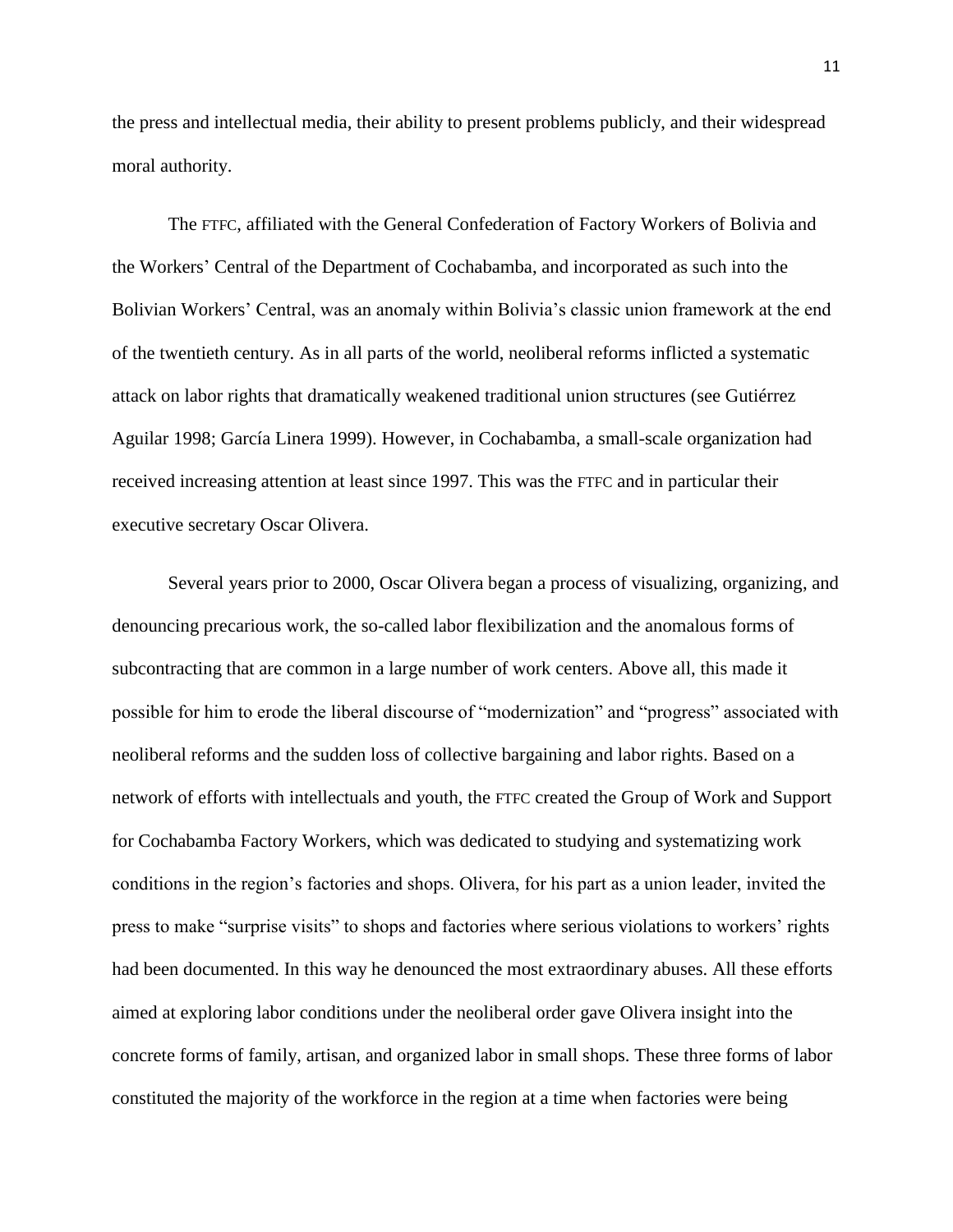drained by layoffs and irregular contracting, which, for that very reason, caused the union structures to lose their bargaining power with the state.

Throughout 1998 and 1999, Olivera held regular press conferences on the deplorable working conditions faced by the population, publically denouncing the worst labor rights violations. These press conferences made him a critical, known, and credible expert on "the effects" of neoliberalism in Bolivia. At the same time, they afforded the factory workers a much more precise understanding of what was happening in society in general, such as the plundering and looting that took a toll on the entire population in various ways.

Furthermore, for three decades the FTFC controlled certain material resources, which were put at the disposal of the mobilized population during the Water War. They included a union headquarters in the city's main plaza, where La Coordinadora would work for years; a factory workers' sport complex, where various open meetings took place in an actual stadium; and another group of properties that were put at the disposal of different sectors of the population whether they were unionized factory workers or not—who were fighting in the struggle to defend water. This fact, occurring from the year 2000 onward, marked true innovation in union behavior, as it went against general procedures for workers who, following labor-union standards, only utilize assets at their disposal to defend their own members. The FTFC opened its spaces so that the "simple and hard-working" population as a whole, with or without a formal contract, affiliated with a union or not, could have access to them. Oscar Olivera affirms the following:

> <EXT>Organically, the working class has been completely debilitated in many parts of the world—and particularly in Latin America. There are fewer and fewer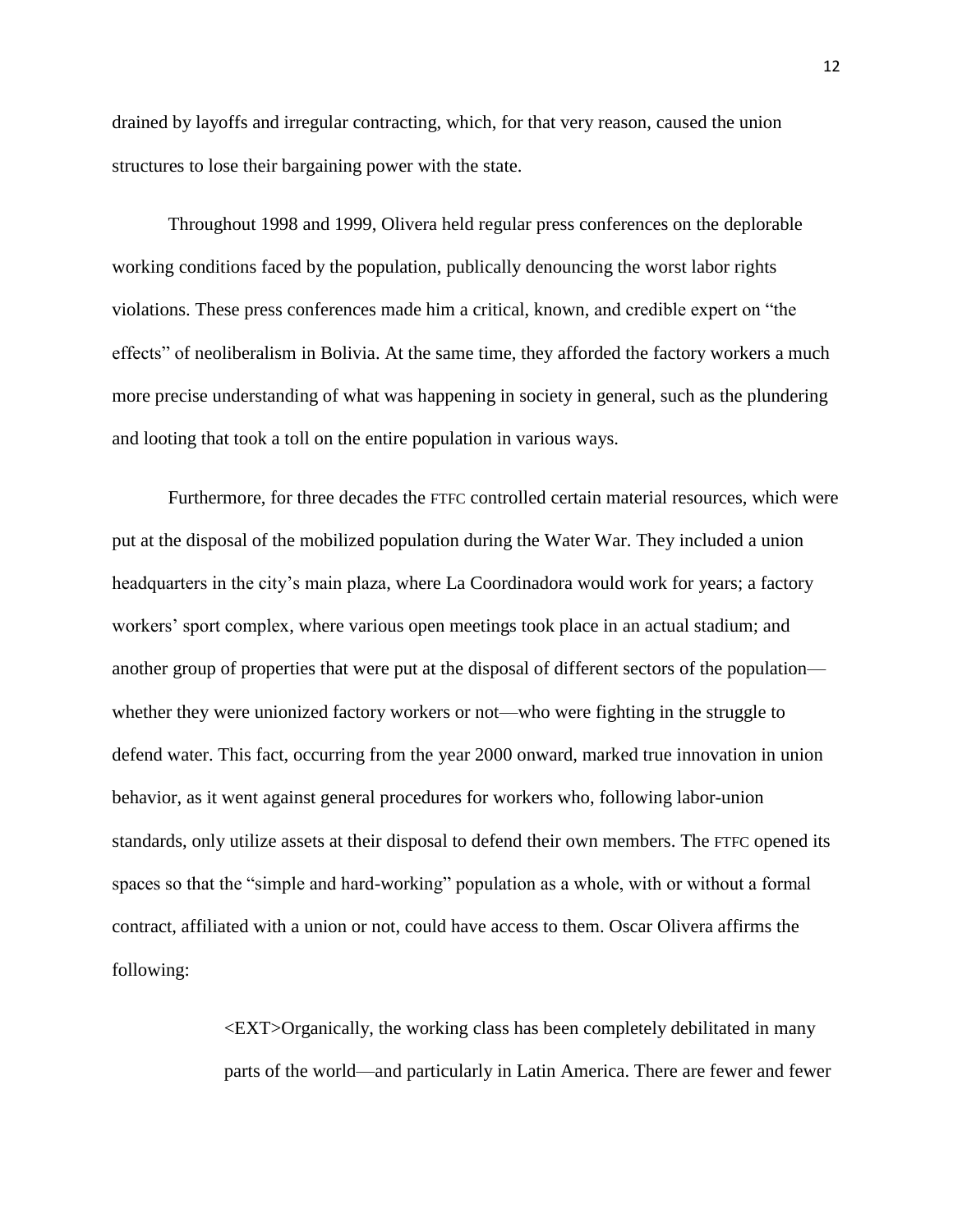workers organized in labor unions. More than an organic participation of factory workers going out into the street and blocking roads to protest along with other sectors, our contribution has been as a reference. . . . The Coalition for the Defense of Water and Life is an organization that *is a kind of citizen's union*. It brings together various social sectors, both from the city as well as from rural areas. It differs from traditional unions because, although it is similar to a traditional labor union, it is more expansive to include the entire society. (Ceceña 2002, 68; emphasis added)</EXT>

Thus, in effect, La Coordinadora's office, its meeting spaces, telephone, the factory workers' auditorium, and its "sports complex" were put at the disposal of Cochabamba's mobilized population. This afforded a very solid material backing for the type of "citizen's union" that Olivera mentioned. All those resources contributed in an important way to unite the growing social energy from the rural areas horizontally with the existing unease in the city. This unification occurred during numerous meetings and rallies convened by La Coordinadora.

On the other hand, Oscar Olivera lives in a neighborhood on the western end of the city of Cochabamba that is not connected to the central water distribution network. He and his neighbors receive water in their homes from a collective, independent system. The residents contributed to the drilling of a well that provides drinking water, and that well is managed locally. In other words, Olivera and his family, just as many other factory workers, union leaders, and residents of Cochabamba's suburban areas, were not simply aware of the existence of various independent drinking water networks throughout the city, but they were members of them and had participated in them.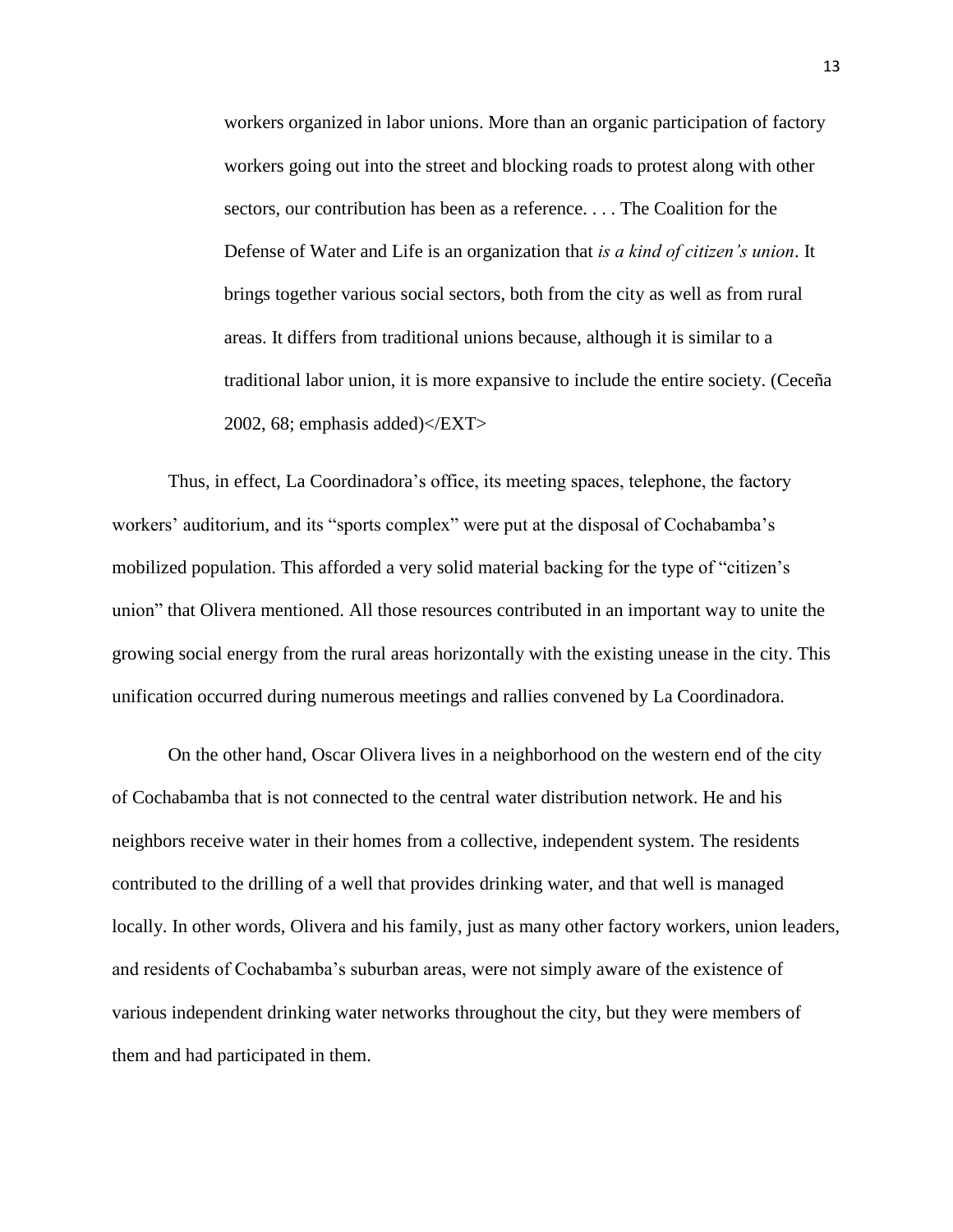With that experience, having accrued vast prestige, and thanks to an extensive network of relationships with the press and with intellectual and labor union sectors, Olivera and the factory workers reacted to Cochabamba's water problem during the second half of 1999. This included the concession contract from the water distribution company to the Bechtel transnational corporation and the risk that Law 2029 meant for the irrigation farmers and for the population in suburban areas. In that way, they became La Coordinadora's principal cornerstone.

# <B>The Environmental Defense Committees and the Professional Schools

<P1>Environmental activists from the region and some representatives of Cochabamba's regional professional schools also held an important place in the Coalition for the Defense of Water and Life. They contributed legitimacy, capacity for technical discussion, and influence among the middle class. Two environmental groups deserve particular mention: the Cochabamba Environmental Forum and the Committee for the Defense of Water. Formed in 1999 when the political elites began discussing the law for water privatization, both groups merged after learning that a contract had been signed with the Bechtel Corporation, under the name Aguas del Tunari, conceding control of the distribution of drinking water. Gabriel Herbas, an important leader in La Coordinadora, explains the situation:

> <EXT>In 1999, we learned that the Cochabamba mayor's office had underwritten the contract with Aguas del Tunari. Since we connect environmental issues to water issues, we immediately understood the problem both in terms of the concession and the subsequent price increase. We began investigating . . . and in the month of July 1999, we published our first manifesto as the Committee for the Defense of Water. It included a series of partner entities, unions, civil engineering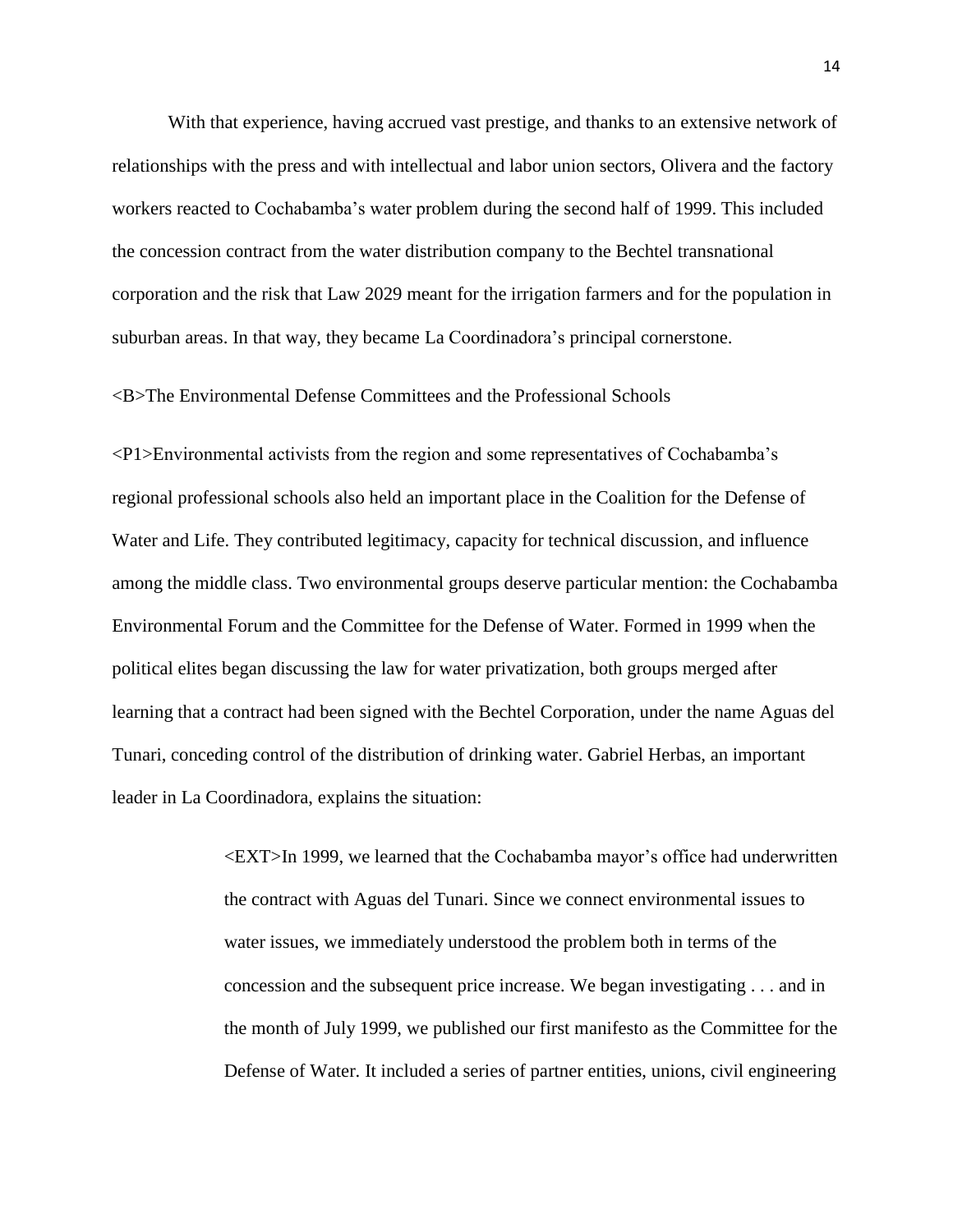associations, architects, economists, biochemists, and various others who used it to make their voices heard. We purposely convened all these sectors, which had been left out of the process for concession to Aguas del Tunari. Our effort was well received because it was organized by environmental organizations rather than political parties. (Qtd. in Ceceña 2002, 30)</EXT>

These organizations were very important in the months leading up to the Water War. They carried out several media campaigns, organized forums and conferences, and published articles in newspapers explaining Law 2029 in detail and how, in that law, an article that privatized virtually all the water in the country was "secretly introduced" (Herbas qtd. in Ceceña 2002, 31). Similarly, in their public statements, the Committee for the Defense of Water's technicians and intellectual leaders began educating the entire population. First, they explained the most obscure intricacies of the concession contract. Second, and perhaps most importantly in the long run, they explained the new state structure for regulating natural resources developed to limit the influence of the long-standing industry-based ministries and the implementation of the so-called *Superintendencias*, which were regulating authorities. This transformation of the state apparatus was presented during Sánchez de Lozada's first government (1993–1997) as "modernization." There was a consolidation of markets in Bolivia to produce and manage resources that had previously been public, such as electricity, hydrocarbons, mining, and water. In this sense the Superintendencias—energy, hydrocarbons, mining, and water—constituted the central bodies for regulating new markets for each of the aforementioned activities, which concentrated all decision-making power.

Public forums were held to explain and discuss all of this in 1999. This allowed Cochabamba's population to clearly understand that the state had abandoned its traditional task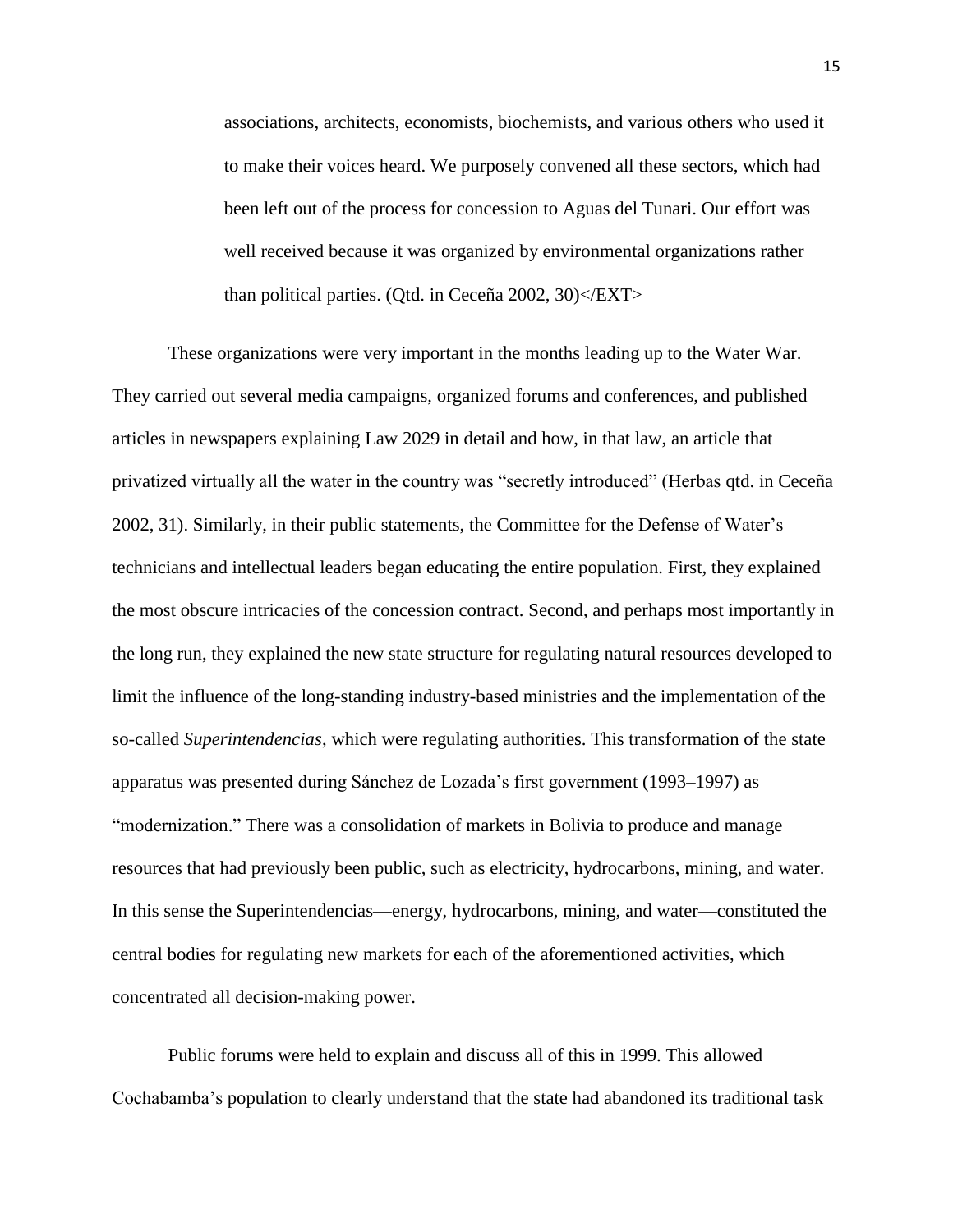of responding to public demands—for example, the value of drinking water—in order to presumably define itself as a kind of intermediary in a market within which private companies would sell their services. Moreover, this information allowed the FTFC and its May 1st Union School to carry out extensive campaigns explaining the significance of so-called state modernization.

This alliance between intellectuals and academics disturbed by the liberal processes of state modernization and the concession of public resources to private companies generated information on various levels and from different directions. This spurred an intense political process that Cochabamba's society experienced over the following years. Virtually every neighborhood and location in the entire valley knew what a Superintendencia was doing especially the one regulating water—and how they were planning to implement a "water market." Of course, this was in addition to being informed of the abuses and secrets in the actual Cochabamba contract conceding water rights.

This group of professionals and experts contributed knowledge, technical skill, and specific critical elements that were used extensively within La Coordinadora. They sought to inform the population of what was happening and to debate expertly with the different governmental commissions that tried to negotiate ways out of the conflict during January and February 2000. Moreover, in the midst of these heterogeneous social processes to debate public matters, it became clear that the confrontation transcended breaking the contract for water concession. It required the modification of Law 2029 as well as important aspects of the recently created liberal state structure. It became evident that the underlying question consisted of the "social recovery of common assets" and that this linked it to a struggle both against and beyond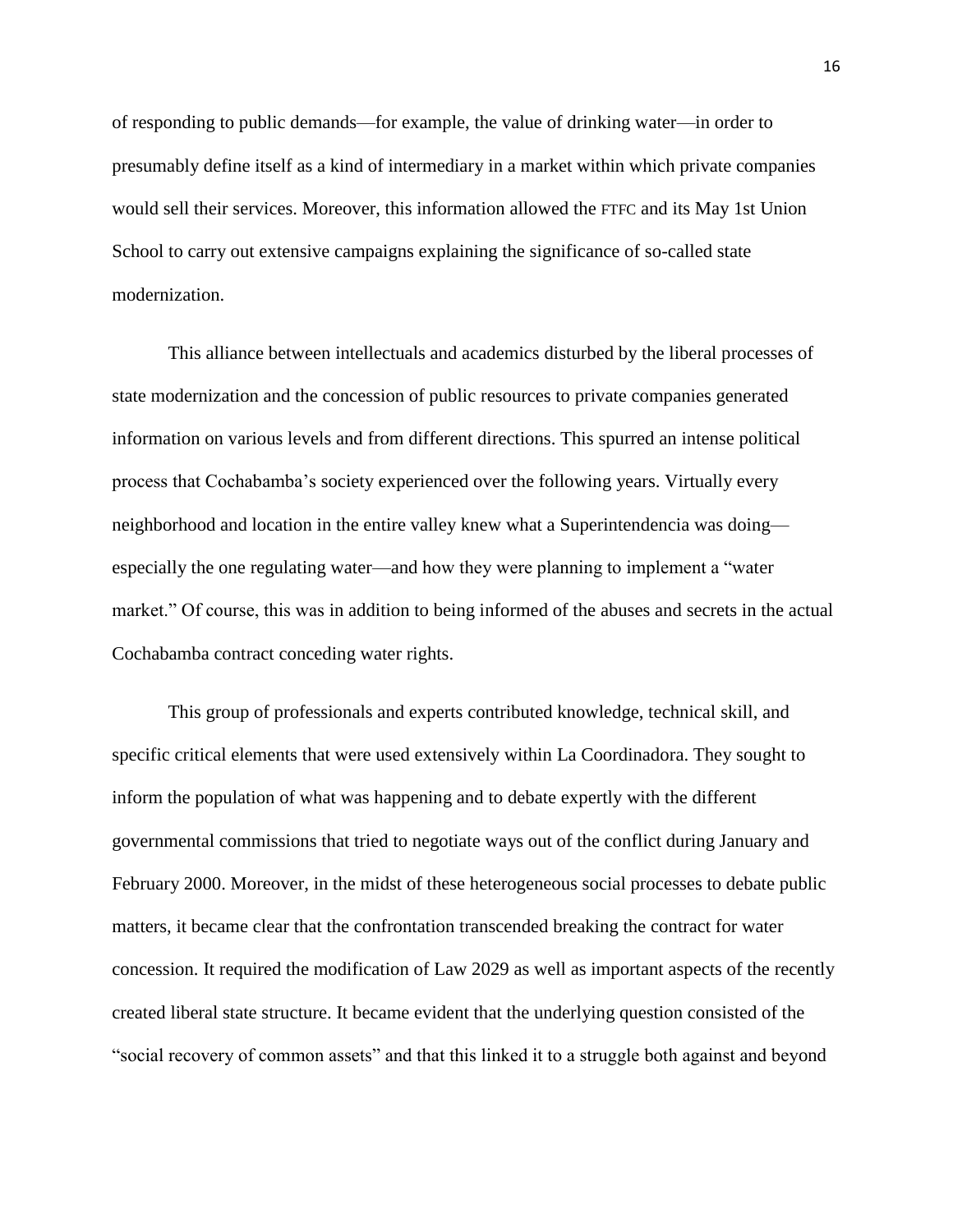the corporative power of transnational corporations, as well as the Bolivian state and its regulations.

It is also worth mentioning that several of the most important experts at the beginning of the Water War very quickly abandoned that role. However, they left copious information and arguments to those who followed.<sup>6</sup> As numerous local social leaders—of neighborhoods, unions, work centers, and so on—began to understand the content and progression of liberal transformations in the state apparatus, there was one question that most preoccupied the mobilized population: Who decides public matters? This challenged the power of the regulating authorities and, in general terms, liberal state logic. This aspect of the Water War marked an authentic political innovation in Bolivia at the beginning of the twenty-first century. It will merit a more detailed reflection later.

<A>The Sequence of the Water War and a Reflection on Subsequent Events

<B>A Brief Synthesis of the Events of the Water War

<P1>The Water War was organized from the start as a systematic "assault" on Law 2029 and on the concession contract with Aguas del Tunari to deliver drinking water. That does not mean that the Water War was envisioned and designed for a special team to follow a set course to the letter; that could not be further from the truth. What is true is that, with a deep understanding of the control and water management problems provided by the peasant irrigators and with the meticulous study of the concession agreement undertaken by environmentalists, from January 2000 they worked collectively and openly to elaborate common objectives achievable through social mobilization. These objectives included reversing the concession contract and modifying Law 2029 in its most extreme points. This element formed the basis for the solid pact between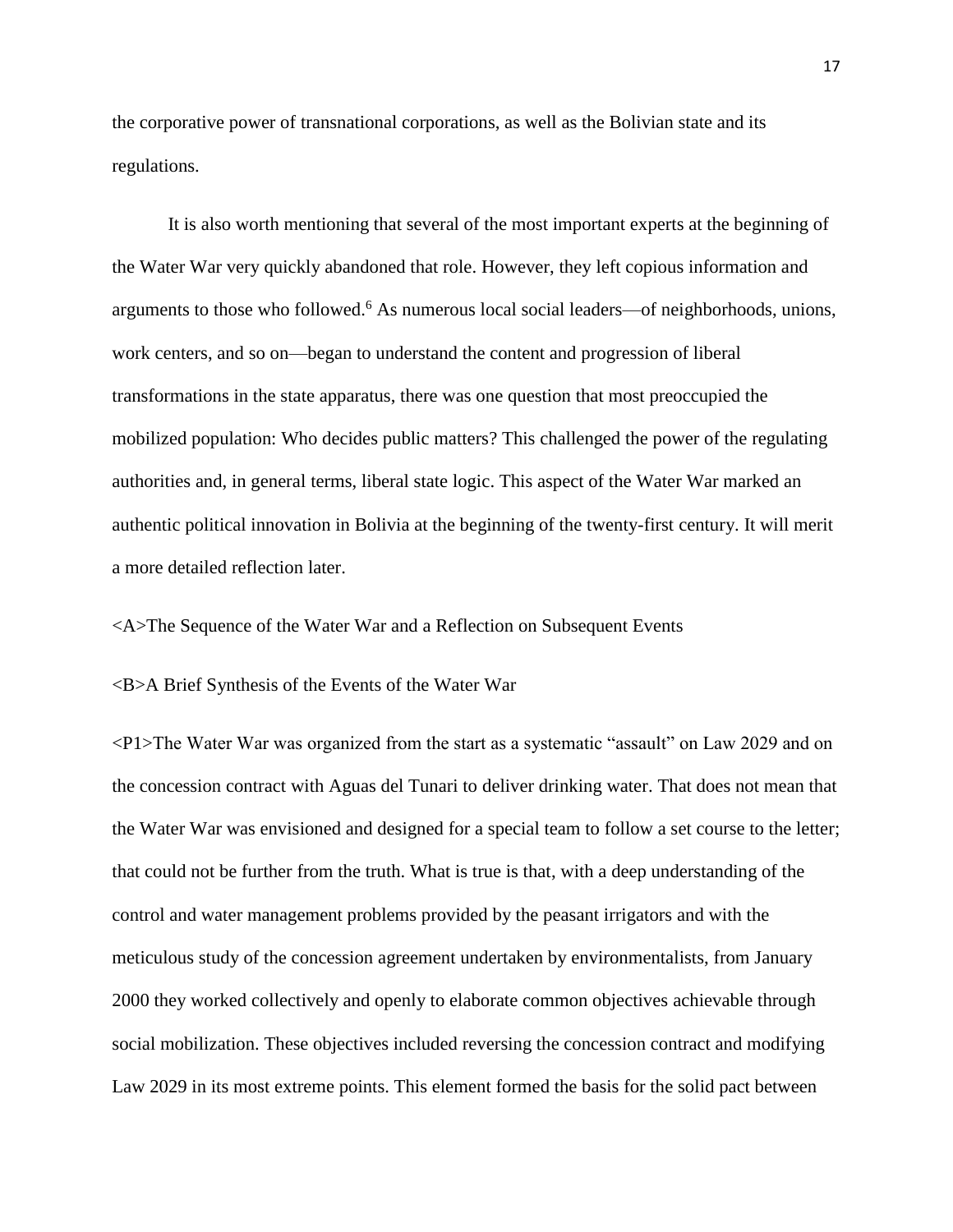the city and rural zones during the course of the confrontation. Above all, that commitment, previously agreed to and discussed, outlined the choices that the spokespersons and representative leaders from La Coordinadora were making as the events unfolded. It is worth emphasizing here how important it was to establish clear autonomous objectives for the movement. A very broad spectrum of Cochabamba's population knew how the concession agreement for Cochabamba's water had been negotiated with Aguas del Tunari, and they understood the threats that it contained and what Law 2029 meant. This enabled the articulation of a flexible action plan to approach the conflict multilaterally. The rhythm of social mobilization and the tone of the action were generated during meetings. Furthermore, the objective, understood by all as a kind of prior agreement, defined the "us" that produced discussions and that led to La Coordinadora's communiqués and resolutions (see table 1.1).<sup>7</sup>

La Coordinadora's first protest was a roadblock from January 10 to January 14, 2000. It was put in place as negotiations began. After a tense meeting attended by hundreds of neighborhood residents and peasant irrigators, who acted as delegates representing their "roadblock points," the decision in favor of the roadblock was communicated to the general population by explaining that the "first battle of a long struggle to recover water and life had been won." Naming the protest in this way eventually gave the event a general meaning, and it quickly became the accepted way to refer to the collective undertaking: the Water War.

The second action, or rather the "second battle of the Water War," consisted of what was called "Taking Cochabamba" (February 4–5). According to the organizers, the goals of this protest were "to seal the union between the city and rural zones in an embrace" and to underscore La Coordinadora's influence while negotiations were at a standstill. This led to a civil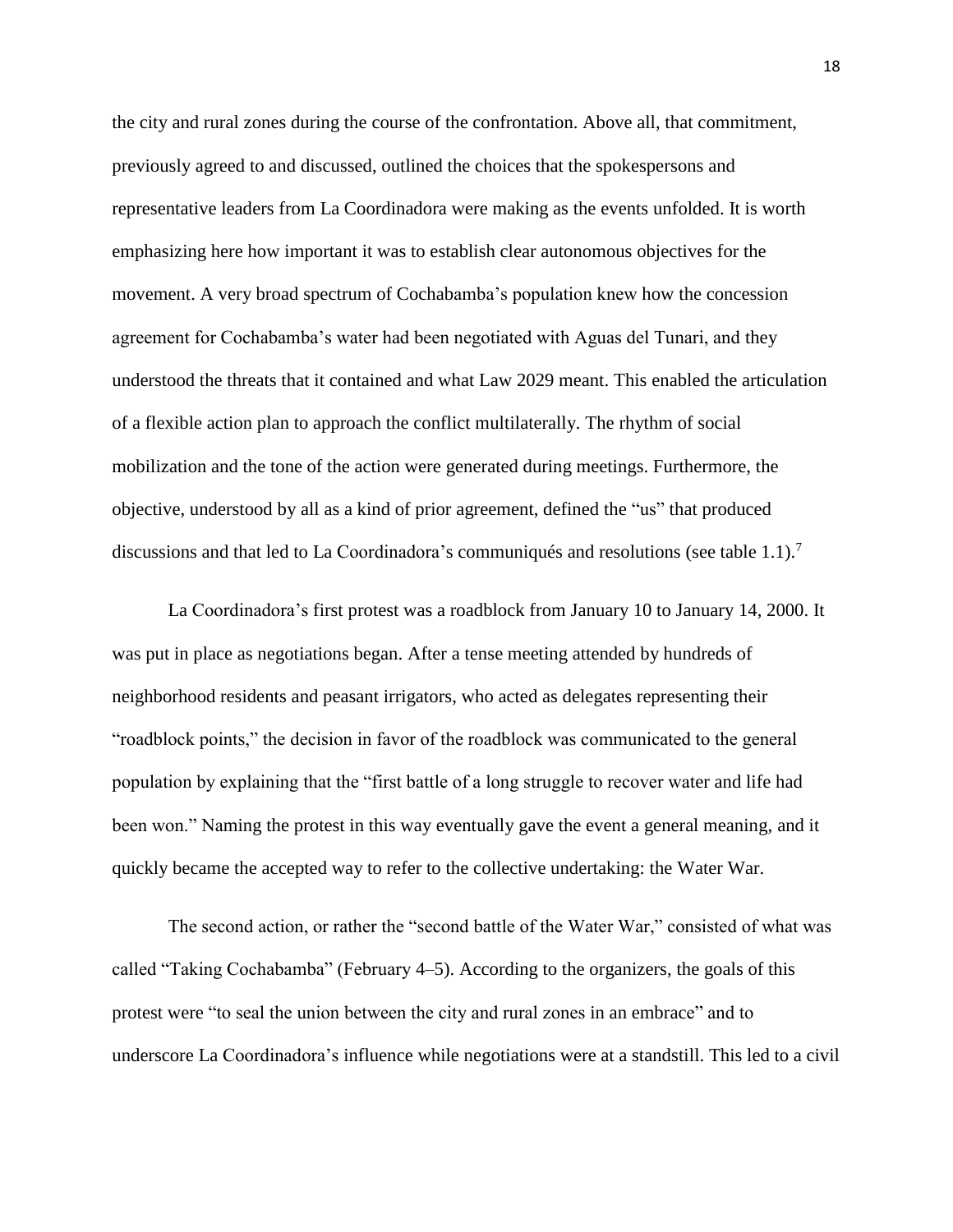riot, a semi-insurrection with participation from the entire Cochabamba population and extensive rural contingents.

Finally, the third moment in the Water War is what is known as the April conflict, conceived from the beginning as the "final battle." It began with a new roadblock, followed by occupying the water company, and it ended with a general rebellion that General Bánzer's government could not silence.

#### **<Table 1.1>**

There were at least three levels of participation throughout the Water War. The first consisted of a very well-organized and unwavering protest by the peasant irrigators who maintained the roadblocks by rotation, taking turns, similar to the way they manage the use of water. The second was the massive, angry response by the urban population that built the city's barricades and kept Cochabamba in a state of chaos. And the third involved participation by the "water warriors." Without having been assigned the task, these young students and residents, who were mostly from the city of Cochabamba's southern zone, assumed the role of frontline brigades.

Finally, it is worth noting that in the moments of extreme upheaval, during the confrontations of January, February, and April, the Chapare region's coca growers also joined the struggle, demonstrating solidarity with inhabitants from the city of Cochabamba and from the nearby interandean valleys.

During the months from January to April, the most prominent leaders from La Coordinadora, who called themselves "spokesmen," particularly Oscar Olivera and Omar Fernández, had to use everything in their power to make some sense of the events that were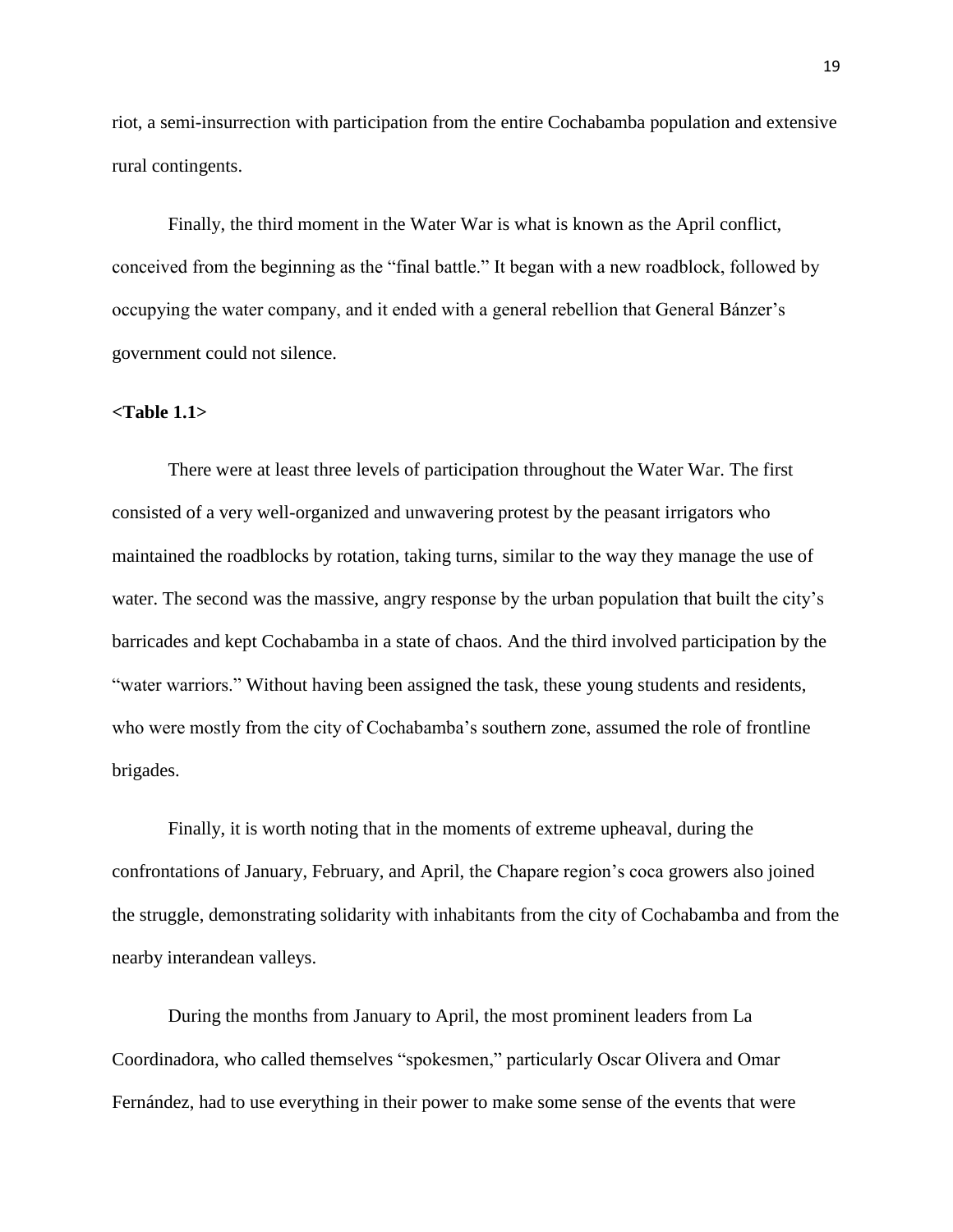quickly unfolding.<sup>8</sup> That was where La Coordinadora gained its extensive experience in bringing groups together. It is no simple task to rally such diverse contingents and to get them in tune with each other for a joint struggle. That was the origin of La Coordinadora's alternating strength and weakness. When it functioned as a space for struggle, La Coordinadora acquired visibility and presence. Its activities multiplied during times of struggle. On the other hand, as it was not an institution, it essentially disappeared when the population withdrew. In a way La Coordinadora faced a very complex problem common to any social structure that considers itself a "space of confluence for struggle," the question of permanence over time. Nevertheless, with respect to its organization, La Coordinadora followed an interesting path, which will be the focus of the reflections in the second chapter of this book. For now, it is worth outlining what happened after April 2000 when Bechtel was ousted.

## <B>La Coordinadora's Subsequent Tasks

 $\langle P1\rangle$ On April 9 the people of Cochabamba cordoned off and occupied the facilities of the old municipal water and sanitation company (SEMAPA), which some months before had changed its name from Aguas del Tunari. On April 11 the Bolivian state repealed the Law 2029 and passed the law amending the Water Law that recognizes the water cooperatives and associations as legitimate entities for providing services under the title Drinking Water Service Provider Entity (EPSA). Over the following weeks, La Coordinadora named engineer Jorge Alvarado as SEMAPA's director, and it created new management for the company made up of people designated by both La Coordinadora and Cochabamba's mayor's office. A period of great exuberance and social creativity then began, which lasted approximately one year. Cochabamba's public discussion and extensive political activity centered on the following topics: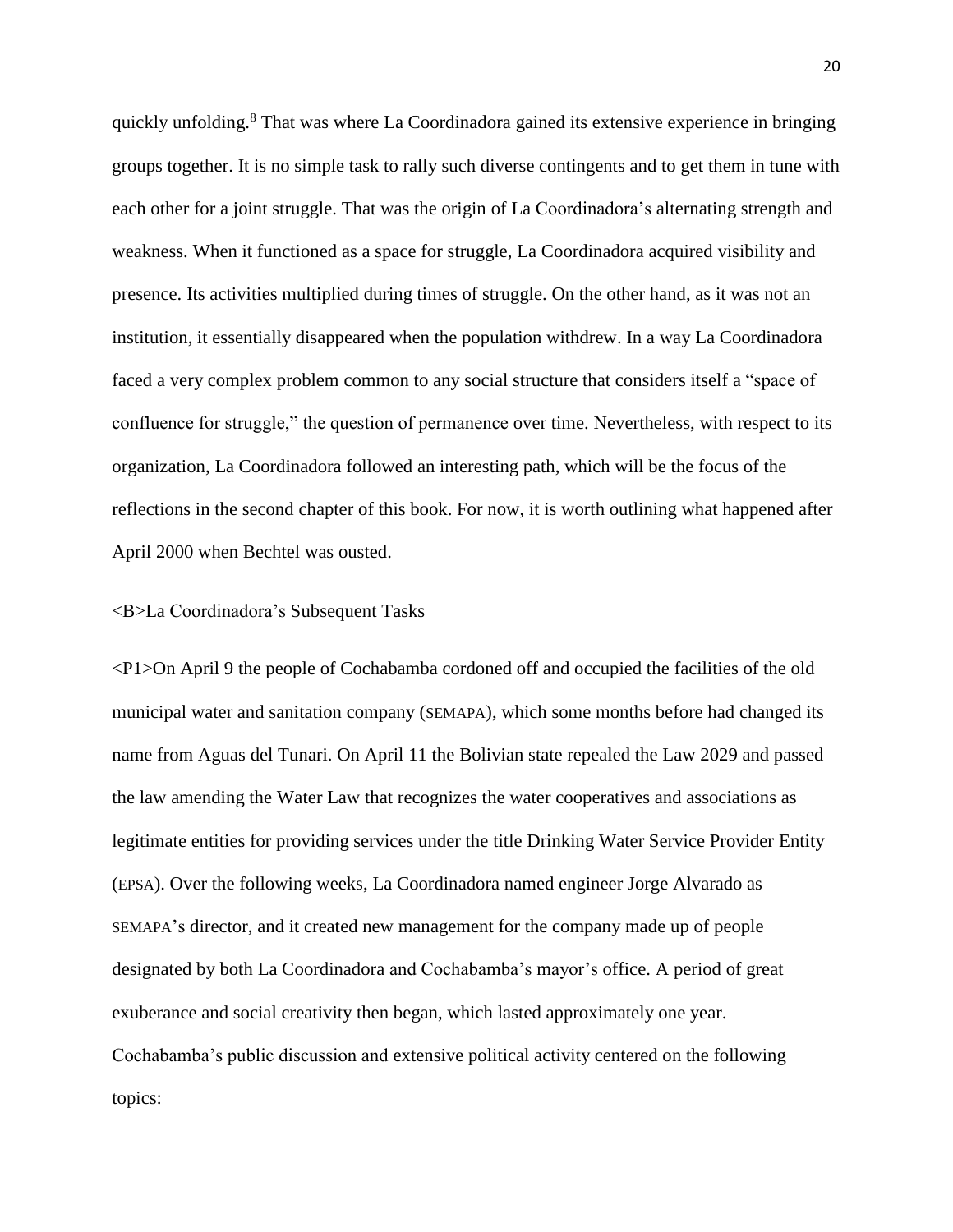<BL>

 To state clearly and publicly the collective rejection of defining water as a market commodity, for any reason, under any pretext, or in any form. It was up for discussion at the time if water should be understood as a public right, if its access should be considered a human right, or if it constituted a common good. In any case it was fundamentally understood by everyone involved that its commercialization was not acceptable.<sup>9</sup>

• To plan and carry out "SEMAPA's social reconstitution." This referred to a complicated attempt to produce a transformation within the "recovered" municipal water company that included both the organizational and labor structures. It also sought to redefine the relationship between "the company" and Cochabamba's population in a way that would lead to the construction of what was referred to back then as "social control."<sup>10</sup>

 Based on the above, the practical limits for the normative framework liberal state—were collectively established. As part of this process, there was an attempt to "reconstitute public property under social control." This paved the way for the slogan for achieving a "constituent assembly without party intervention to build the country in which we want to live."<sup>11</sup> </BL>

These three topics were approached collectively and actively, and they merit further reflection. The backbone of the "interior horizon" of Cochabamba's political activity for a long time, they clearly influenced the national political landscape that followed.

21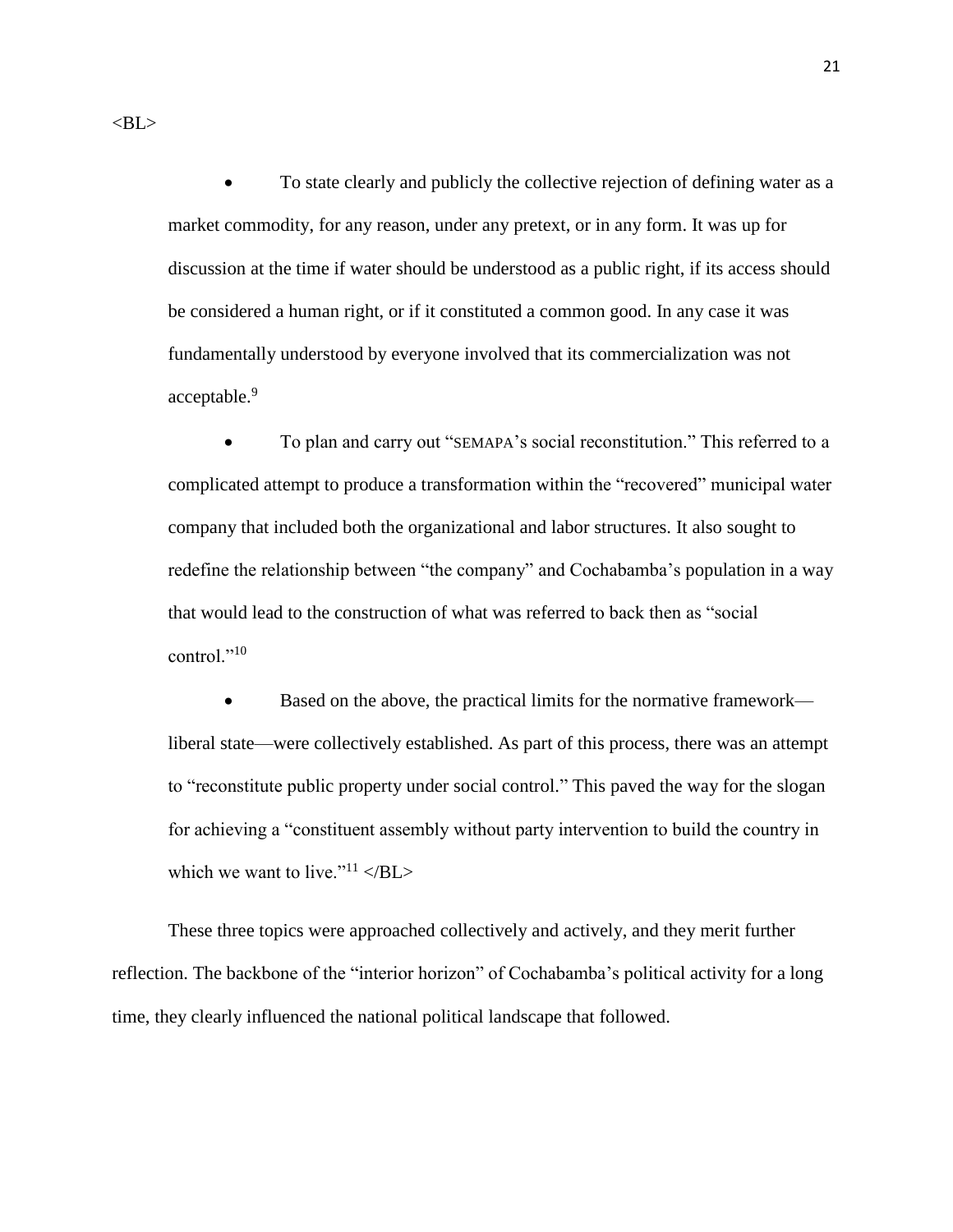On the first topic, dozens of forums, conferences, seminars, and colloquia were organized to define and clarify water as a commodity, as a right, or as a common good. These conversations also broadened the collective understanding of the meaning and profound implications of each of these ways to define water. Some were small and spontaneous, carried out in different public locations, such as the Auditorium of the Workers Federation, the offices of Foro Cochabambino del Medio Ambiente (Cochabamba Environmental Forum; FOCOMADE), and different university facilities.<sup>12</sup> Others were much larger and had greater resonance, with the presence of international experts on the topic. Their conclusions appeared in the press, and they acquired collective importance through the general dissemination and discussion of their fundamental messages on the local radio station. $^{13}$ 

These various actions for public planning on a topic of such decisive importance for collective life empowered numerous political groups throughout Cochabamba's valleys and connected diverse social sectors. Over the course of eight months, almost no one was excluded from the discussion about what to do with water, how to conserve and purify it, and how to widen its distribution. There was a widely held belief that there would be no toleration of any future attempt by traditional party elites and transnational corporations to plunder resources.

In a vast sea of circulating opinions, proposals, and discussions, La Coordinadora decided to create a technical support team. This team's primary goal was to articulate a reasonably clear vision of the following: the water problem in Cochabamba, SEMAPA as a company, and possible structural changes within it; and strategies to promote social participation to manage the company's activities. The technical support team identified three underlying problems, which were the focus of its activity. The first was the question of SEMAPA's legal property. The second concerned the administrative reorganization of SEMAPA's operations, placing emphasis on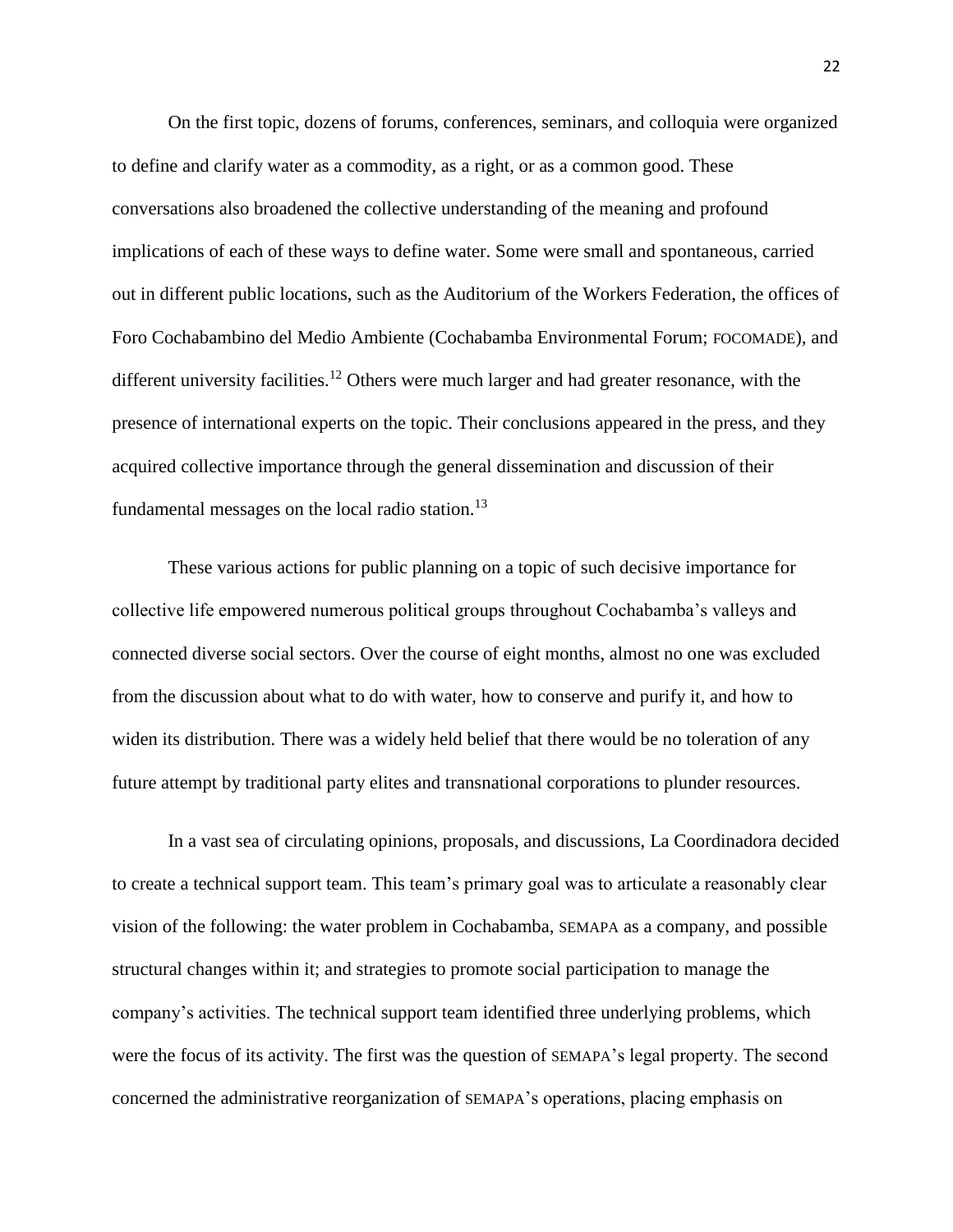disrupting the relationship between the company's employees and the general population. The goal here was to break the "company-client" relationship. Finally, accomplishing these two previous goals would lead to establishing conditions for SEMAPA's integral redefinition as a "public company under social control." To achieve this, "an ambitious organizational plan at the grassroots level in the urban zone" was proposed. It consisted of contributing to "establishing drinking water committees in various neighborhoods throughout the city,"<sup>14</sup> which "would be independent of the Neighborhood Councils and of the party influence that corrodes them" (Gutiérrez Aguilar 2001a).

A question arose after recovering SEMAPA's privatized legal property: How would it be possible to recognize the widespread feeling of public property shared by the region's citizenry beyond defining the legal character of SEMAPA simply as a municipal company (Gutiérrez Aguilar 2001a)? To tackle this question, they coined the term "social property," which was used to emphasize the nature of what they sought to construct. "Social property" was different from the traditional forms of "state" property (state, municipal, decentralized, and so on) and from "private" property (individual, by shares, cooperative).<sup>15</sup>

There were legal obstacles to defining the company this way. Cochabamba's population had "deprivatized" and "reconstituted" SEMAPA, but it still had to fit within the existing regulatory framework. On the one hand, they had to preserve the municipal public property as a decentralized company with "limited" management autonomy. This forced La Coordinadora and its technical support team to focus their attention "on the ways to guarantee a real link between SEMAPA and the population, decentralizing decision making, and incorporating mechanisms for social participation." The goal to construct the "company as a self-managed social property" thus clashed with the existing legal infrastructure and was limited by the bureaucratic framework.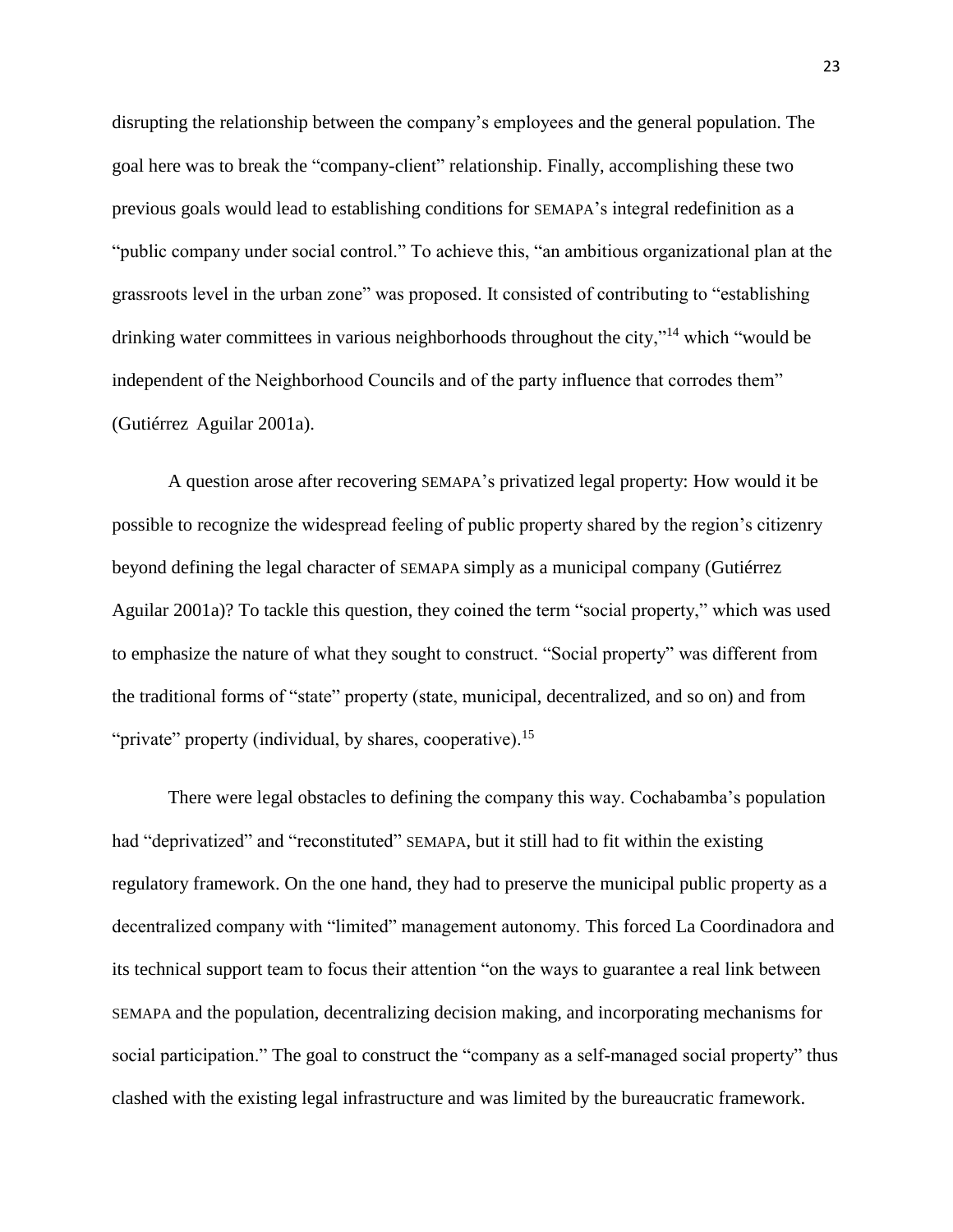However, during this entire planning process and the analysis of the mechanisms and rationale for state regulations, a question arose that grew in importance over time: How to promote social wealth beyond the mere legal *status* of companies as state institutions? In Cochabamba the problem with offering practical answers to this question sparked a discussion of the need for a constituent assembly.

At the risk of oversimplifying, it is possible to affirm that the following ideas were widespread at the grassroots level: Now that SEMAPA has been deprivatized, we cannot create a company in the way we consider necessary because the laws prevent us from doing so. Conclusion: we need to change the laws. This very simple portrayal of the issues at hand speaks to a profound transformation in social attitudes that took place over approximately two years in Cochabamba and its surrounding valleys. As the population began to exert its authority, the law clearly represented an obstacle to limit the collective will. They chose to change the law rather than adopt the traditional attitude of restricting the collective will to fit the regulatory framework. Moreover, they made this choice knowing that the objective may not be immediately achieved. This led to talk about the desired objective, and in Cochabamba it sparked a discussion about the constituent assembly, an idea that went beyond a response to the practical difficulties for "reconstituting SEMAPA."<sup>16</sup> The following general definition was developed and widely distributed during those years (2000–2001): "The Constituent Assembly is a new type of political organization created to participate in, to discuss, and to decide upon collective matters" (Gutiérrez Aguilar 2001a).

Conceptualizing the constituent assembly as a "decision-making political organization" relates more broadly to other issues that La Coordinadora had redefined as the new way to experience politics. In that context the constituent assembly was perceived as and expected to be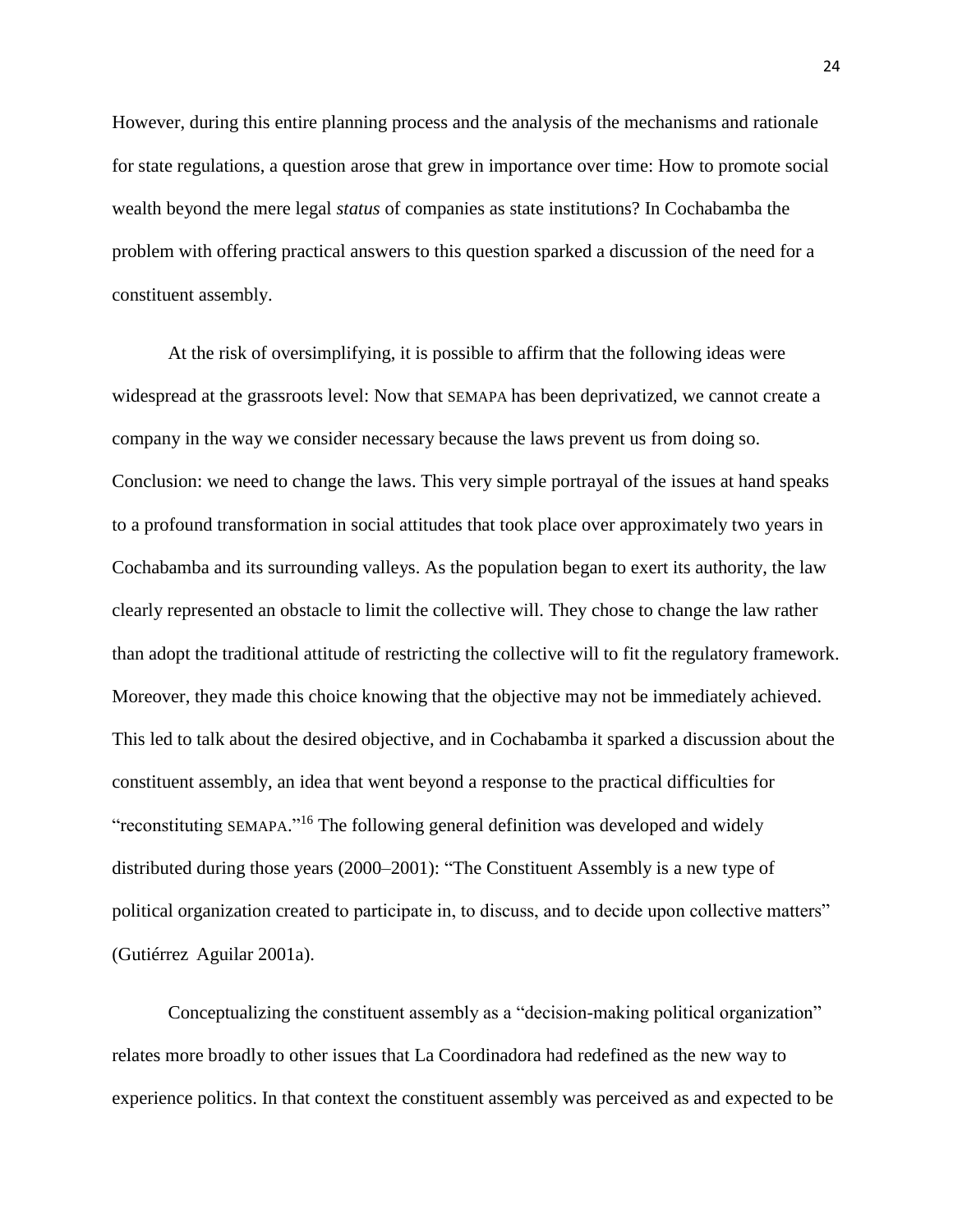an authority for civil society's political organization. It would enable working men and women to recover the capacity to plan and participate in public matters. In other words, the constituent assembly was considered "a way to recover and exercise political sovereignty, meaning the capacity for decision-making and participation in public affairs, which is currently mortgaged in the political party system." This description of the assembly clearly does not propose redefining the relationship with the state. It is suggested as a tool to break the relationship with the state and to build "capacity for decision making on public affairs" based on other practices.<sup>17</sup> La Coordinadora explained these ideas in various ways over the following years; however, except in notable moments, it did not achieve a conceptual hegemony of the type that had existed in Cochabamba between 2000 and 2001. Later, when in 2007 the constituent assembly finally began its efforts under Morales's government, La Coordinadora's most distinguished members and spokesmen were no longer part of the organization.

# <A>The Coordinadora's Attempts to Create Links beyond Cochabamba

<P1>We already mentioned the particular confluence of social forces that gave birth to La Coordinadora in November of 1999 as a noninstitutional articulation of the struggle. Still pending is a more detailed reflection on the limit of these "spaces of confluence for the struggle," namely its permanence over time.

During the year 2000, La Coordinadora went from directing the first successful popular uprising since the 1985 liberal structural reforms to trying to guide the subsequent "social reconstitution" of Cochabamba's municipal water company, SEMAPA. This second objective, however, was not La Coordinadora's only activity after April. Besides continuing to urge public discussion concerning the privatization of natural resources, with emphasis on water although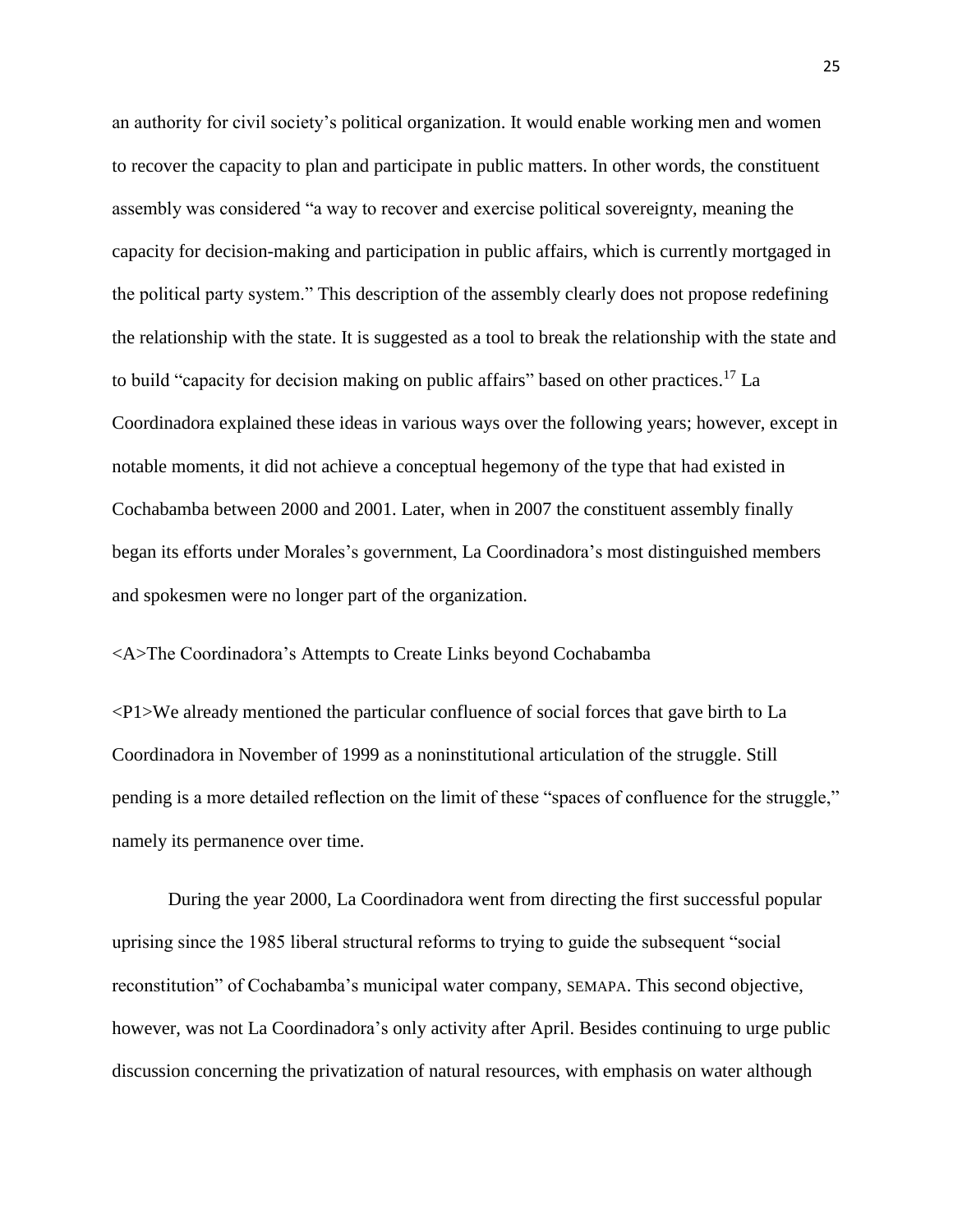not solely on it, La Coordinadora's leaders promoted links to other social forces. In particular they sought to engage with the Aymara organized in the United Confederation of Working Peasants of Bolivia (CSUTCB) and with the Chapare region's coca growers. None of these efforts was without tension.

Between the end of 2001 and 2003, La Coordinadora periodically linked organizations in the multifarious Bolivian social struggle, which included the Aymara community members and the Chapare region's coca growers. La Coordinadora put its know-how and skills developed in 2000 at their disposal. It is virtually impossible to offer an exhaustive list of the numerous activities that La Coordinadora's leadership carried out during those years, above all because their lack of institutional formality implies scarce attention to "listing" and "documenting" activities undertaken. Nevertheless, it is worth mentioning the space assigned to La Coordinadora within the facilities belonging to the FTFC. Known as the Blue Room, this became the central space for coordinating local resistance efforts and, at times, national ones for many years. 18

The Blue Room is a large space on the third floor of the FTFC in Cochabamba's Central Plaza. It is furnished with a large table for meetings, some thirty to forty chairs, a telephone, and a computer. This room became a space to meet with people from other sectors, and it is primarily a space for informal gatherings during times of great social upheaval where people can plan, make agreements, and organize joint committees. Even now, La Coordinadora's physical space constitutes a certain type of "agora," a public place for meeting and decision making. Most people there belong to or represent some neighborhood, trade, union, labor group, or even formal political organization. At the meetings, importance is given to anything occurring on a national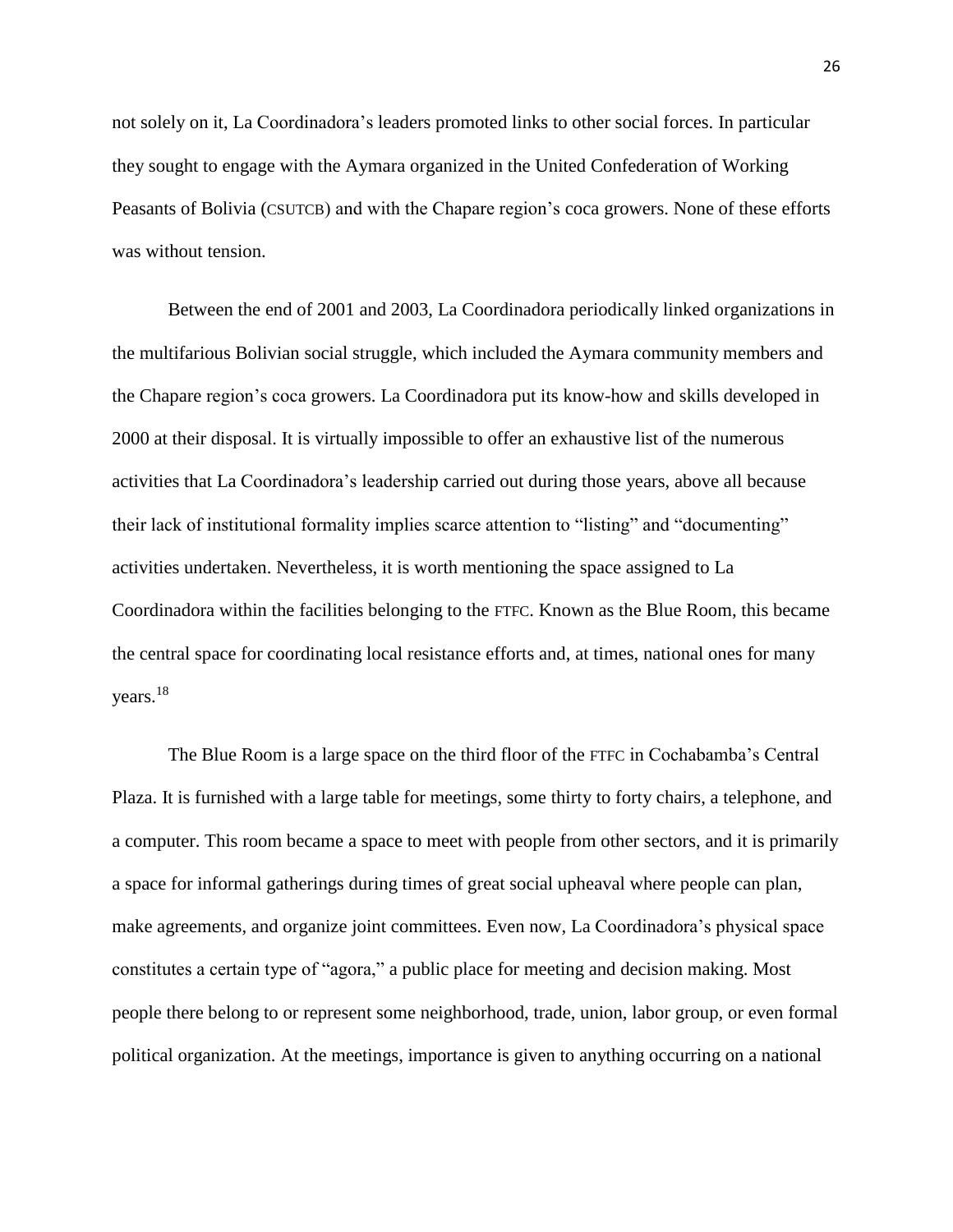scale and, when that is the case, they assess whether or not to have a more open invitation to the public to plan and decide on whatever the topic may be.

This is a type of elastic, independent, nimble organization that easily shifts from a small meeting between representatives to an open convocation, rallies, or large events. As it does not belong to "anyone" because it encompasses "everyone," it represents the potential to identify a new type of citizenship. Oscar Olivera expresses this idea when he describes La Coordinadora as a kind of "citizen's union."

La Coordinadora's membership is essentially based on an individual's voluntary decision to join. Beyond words, it implies individual and above all collective participation in discussion and decision making about questions of collective agency. La Coordinadora has thus continued to be a privileged space for autonomous noninstitutional politicization for the myriad of heterogeneous social networks that form Bolivia's social fabric.

Although it is committed and participative, La Coordinadora's loose and informal associative form presents serious risks, particularly during elections. Various representatives, senators, and employees from different parties have previously been prominent figures in La Coordinadora. Even so, this space and its most well-known spokesman Oscar Olivera always stayed out of the electoral activity that they nevertheless represent. It is possible to argue that La Coordinadora, after the Water War, has essentially been defined by its multiple efforts. At the risk of oversimplifying, we can summarize these efforts as follows: expanding active solidarity through participation and social mobilization for the most important struggles from those years, especially the roadblocks in La Paz and the protests against the forced eradication of coca in the Chapare region; systematic activity to analyze, clarify, report, and discuss government actions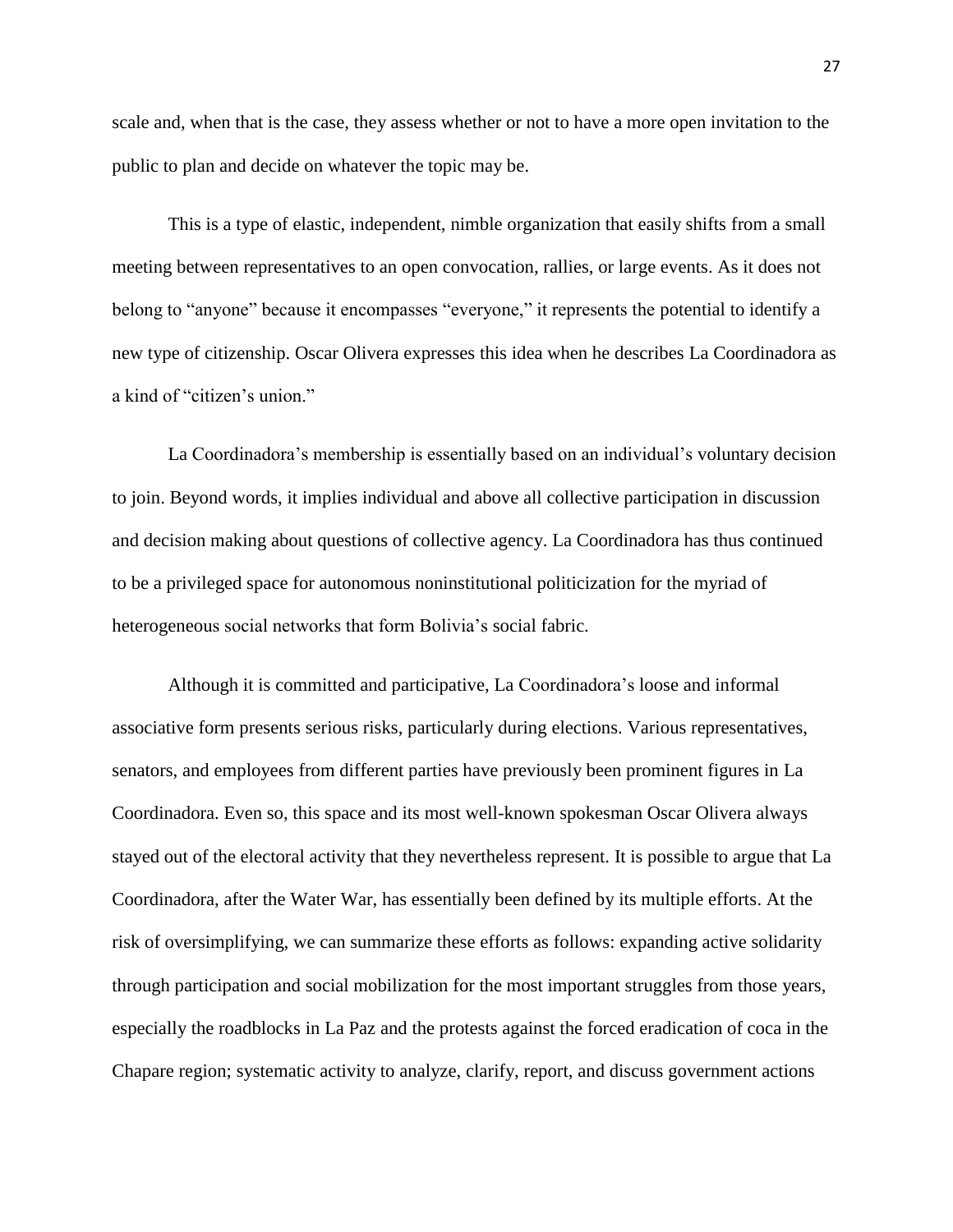that either sought to contain the advance of other struggles or that specifically provoked some sector; and constantly pushing for open and public planning on topics affecting the population as a whole, which included organizing countless gatherings, "schools," forums, meetings, symposia, and rallies, principally in Cochabamba.

In addition to the aforementioned efforts to articulate and stimulate political planning, La Coordinadora's most prominent spokesmen Oscar Olivera and Omar Fernández served for over two years as mediators between Felipe Quispe and Evo Morales with varying degrees of success on each occasion. Oscar Olivera offers the following explanation:

> <EXT>[La Coordinadora's activity] has led to our occupying a space as mediators with moral authority, a position that allows us to call people together, to weave together that social base that is now fragmented, distrustful, submissive. That is what we want and the possibilities exist. I have discussed this with Felipe [Quispe] and Evo [Morales], noting that La Coordinadora has brought them together. . . . [However,] there is a big difference in attitude between the *caudillos* and at the grassroots level. When we managed to bring those two caudillos together, at one point in the Aymara conflict in the highlands [September 2001], it was incredible to see them together! And people wept at the embrace they gave each other. I was there as a spectator. They looked like peasants seeing each other after a long time: "brother, it's so great to have done this! . . ." Then you saw feelings of joy and hope in people. But the elections came—in 2002—and you again see the selfishness. Each is running on his own ticket because one does not want to change the color of the ballot and the other one wants to be first because he is older. (Interview with Oscar Olivera in Ceceña 2002, 77)</EXT>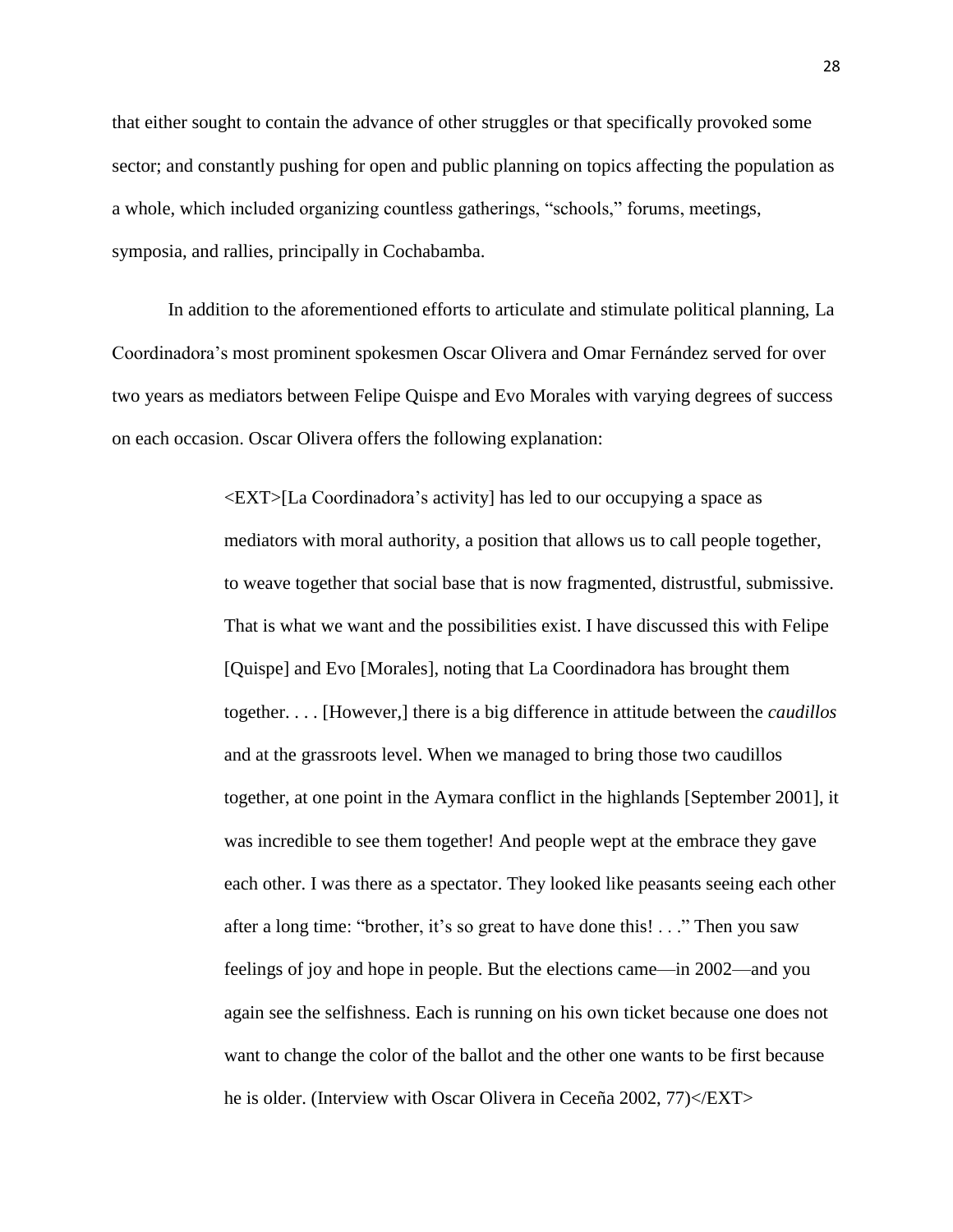Olivera and Fernández made various attempts to reconcile Felipe Quispe and Evo Morales between September 2000 and June 2002, when the general elections were finally held.<sup>19</sup> These agreements were usually not easy because they were always marked by the profound rivalry between these two figures for leadership. They generally limited themselves to agreements, which were not always kept, to carry out simultaneous protests. Even so, these agreements often contained different lists of demands. There were also promises, which were similarly not always kept, to appear together for negotiations. Since March 2002, when the electoral process began, and with both Morales and Quispe having their own "registered" party before the National Electoral Court—Morales's Movement toward Socialism (MAS) and Quispe's Pachakuti Indigenous Movement (MIP)—these agreements became more and more difficult. In a letter from Álvaro García Linera, dated December 2001, he expresses these difficulties very well:

> <EXT>Regarding the meeting with [Evo and Felipe], the meeting went well after taking a long time to get started, although it was marked by a somewhat bitter flavor given the topic at hand: the elections. Evo came with his showcase of offers. . . . Felipe, for his part, had his doubts, but he was backed by a whole brood of greedy campaigning Indianists (both young and old) willing to risk it all to gain access to some post in the name of the "Indian cause." In the meeting I realized that I don't have the stomach for this. So I distanced myself, made recommendations (that I wrote to you about a while ago), and I attempted to mediate the entire discussion with the future of social movements. Everyone was in agreement. Yet when the time came (to make decisions), they quickly turned to the pragmatics of the positions, the candidacies, the electoral process, etc. It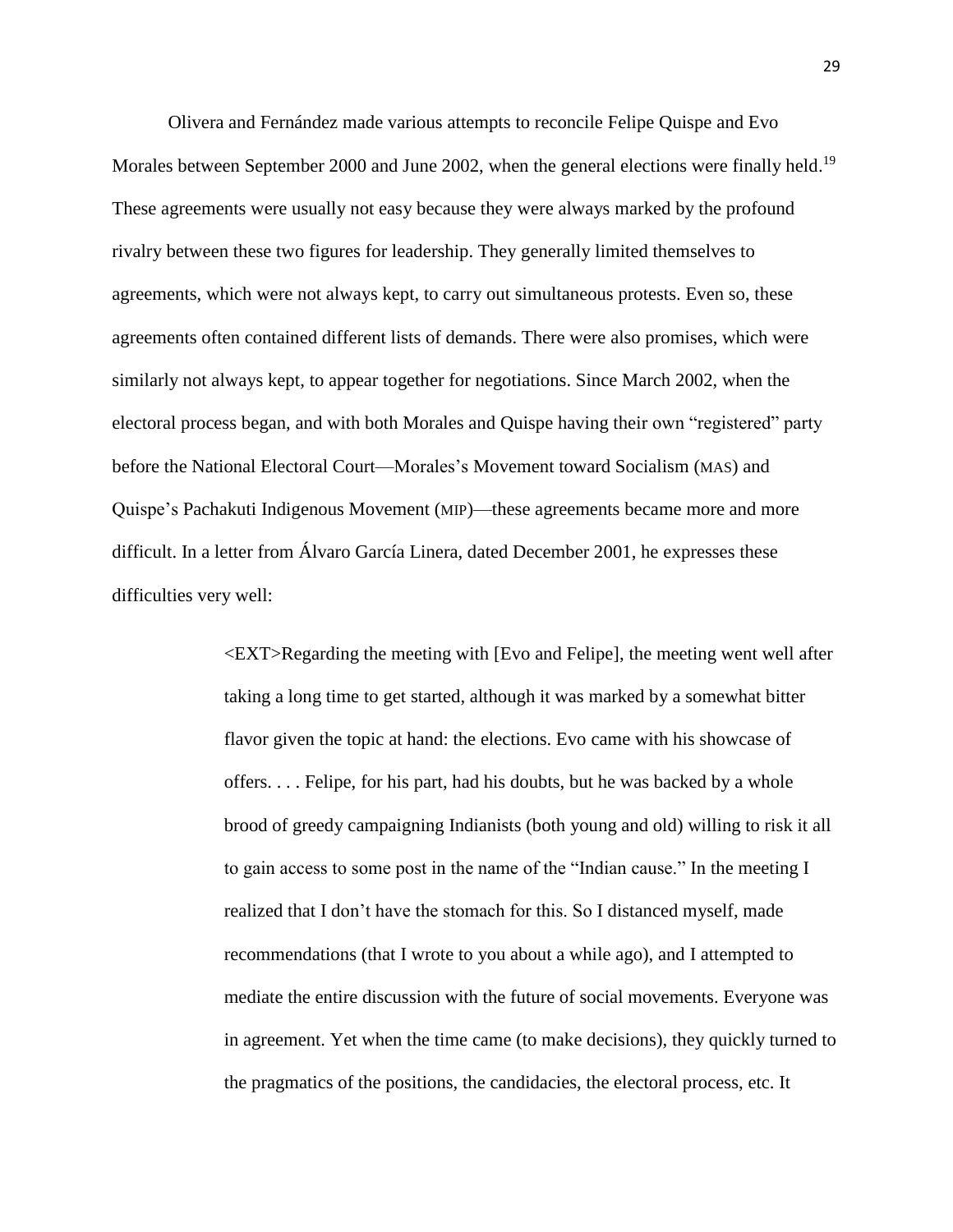seems to be the same as the armed struggle mess; the electoral mess has its own logic, its own dynamic that works independently (from more profound projects for transformation). All I could do in the end was phone Oscar and tell him that there is very little possibility for agreement. (Personal correspondence with Álvaro García Linera, December 20, 2001)</EXT>

In the end, given its organizational looseness, La Coordinadora never managed to overcome the regional margins of its public activity in any decisive way. However, it did manage to get itself in synch with other social organizations, such as FEJUVE-El Alto and various organizations for drinking water management in Santa Cruz, for example. It was also able to share all of its experience in defending water, as well as its knowledge about the intricacies of government regulations and the ways to evade or confront them. On the other hand, the mediation strategies that La Coordinadora generated, in a contradictory and difficult way, also managed to "irradiate" other geographic zones and relevant topics. This led to wide-ranging agreements at various levels. We will discuss this later when we analyze the process concerning what is referred to as the Coalition for the Defense and Recuperation of Gas. In any case La Coordinadora seemed to "grow" as a noninstitutionalized social configuration more through replication than structural growth. In summary, during the Water War, and above all through La Coordinadora's activities, the meaning of what may be thought of as politics became inverted. This produced a discourse that would later be profoundly influential.

## <A>The Horizon of Meaning Opened by La Coordinadora

 $\langle P_1 \rangle$ It is not an exaggeration to underscore the radical organizational innovation that La Coordinadora represented in the year 2000 as a loose connection between heterogeneous social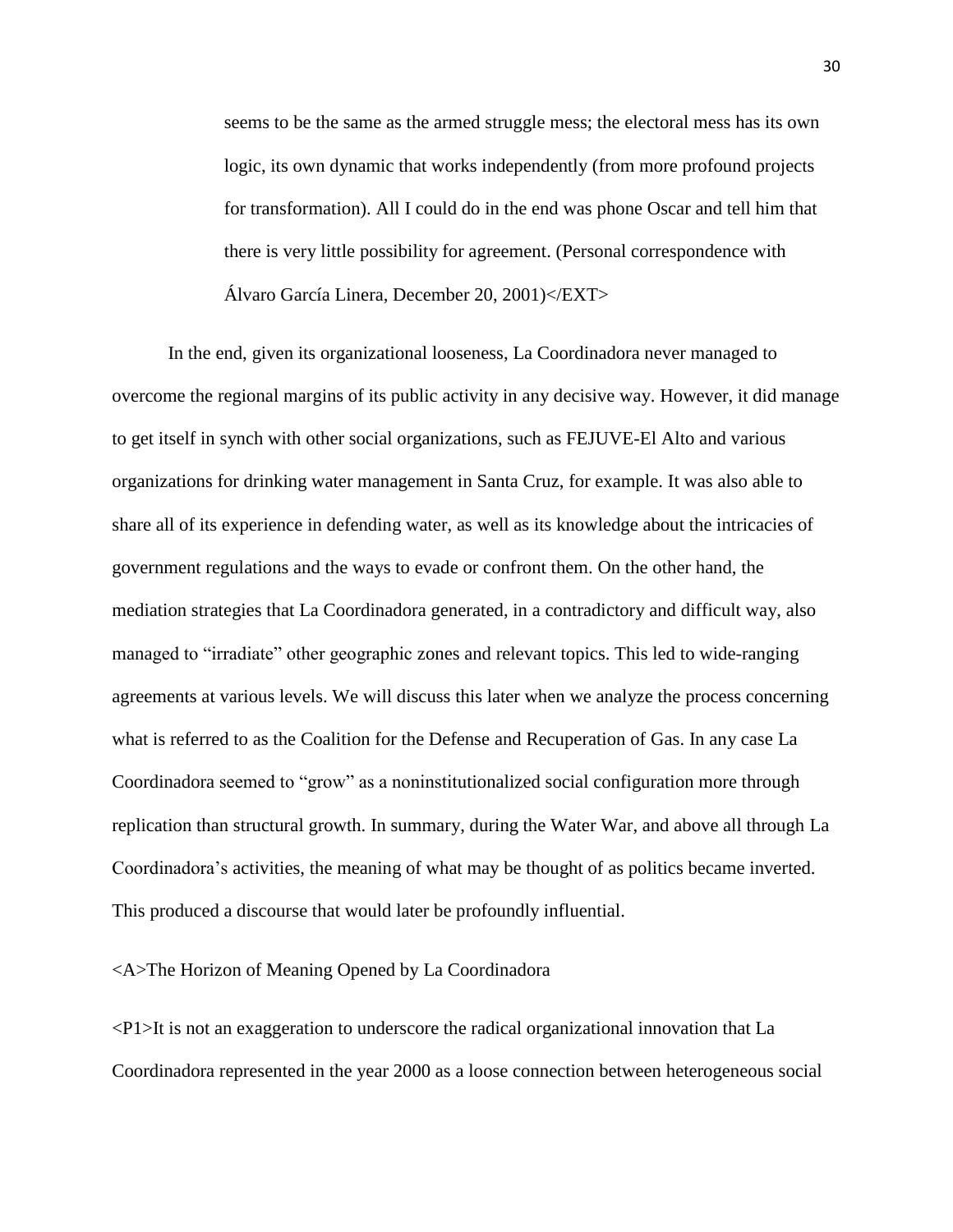groups that achieved the first "popular triumph." That triumph was Bechtel's expulsion and the modification of the Law 2029 after fifteen years of neoliberal reforms and the constant suppression of acts of resistance, which were basically in self-defense.

To end this chapter, I will briefly outline what I consider most important in the struggle undertaken by thousands of people from Cochabamba within the space of confluence, planning, and constructing meaning, which La Coordinadora represented. I will first address the way La Coordinadora proposed confrontation from political and material autonomy, and then I will present the elements that made it possible to glimpse—and sporadically experience emancipatory social agency capable of inverting the order of capital and the state.

La Coordinadora always remained outside of institutional regulation and frameworks. Oscar Olivera expresses this idea as follows:

> <EXT>I believe that La Coordinadora is now a space. I refer to it as a space because we have yet to meet the minimum requirements for it to be an organization. We do not have financing from anyone. We do not have our own statutes. Not having statutes was one of the obstacles blocking La Coordinadora from taking possession of the water company (directly, in April 2000). We were illegal. We were legitimate, but we were illegal. A lot of people said: "Oh no! Because we don't have statutes, legal status, we have lost the ability for the people to run the company." We said: "*No, we don't want it*." First of all, we don't want to be legal because all of the system's institutions are corrupt, every last one. We *do not want recognition from these people* who are corrupt, who are rotten. We are not interested in that recognition. What interests us is being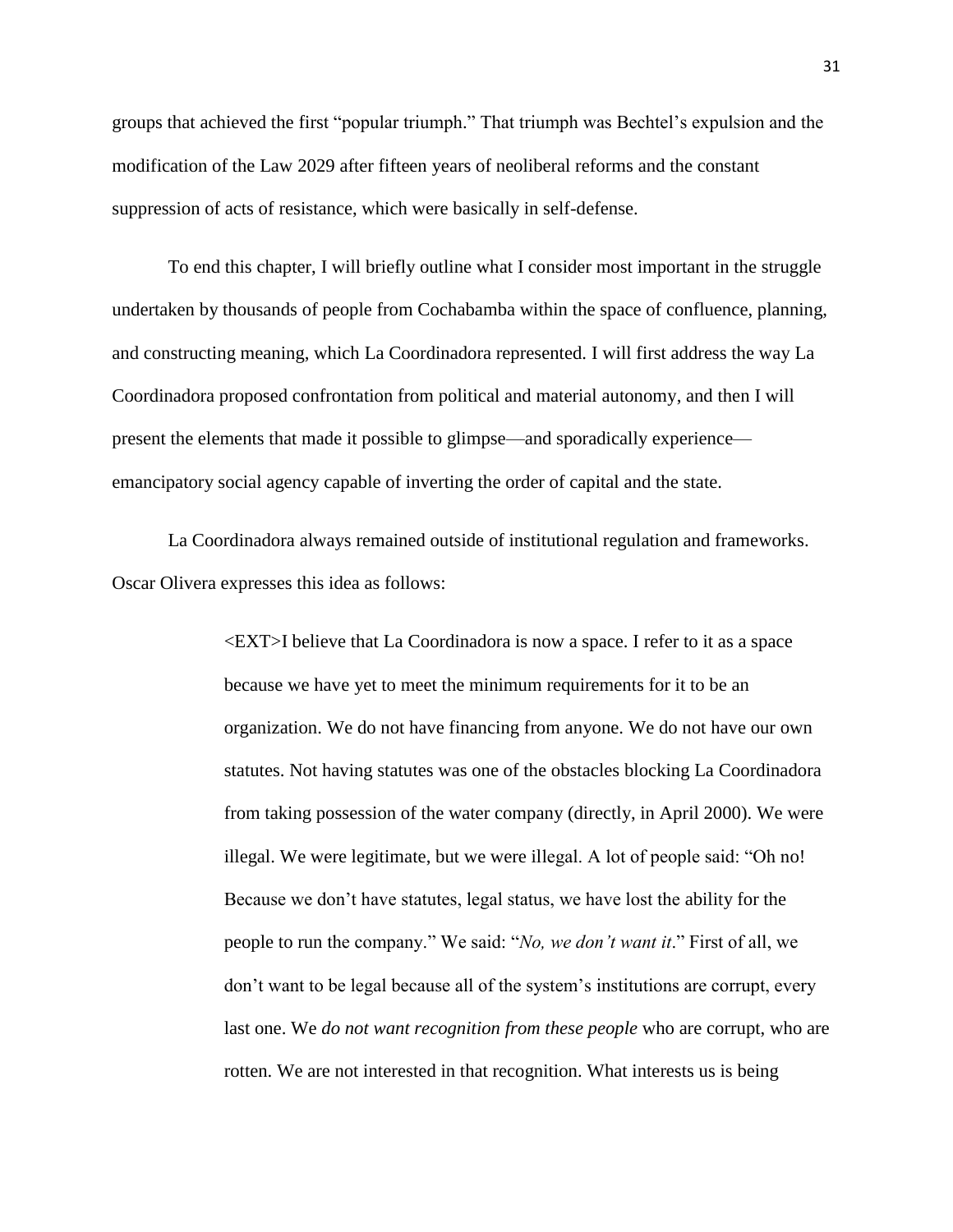recognized by you, *compañeros*. But it is as if people are starting to change a particular belief, because people refer to a "corrupt state," but later they go and ask for recognition from that corrupt state that has been in power for years. . . . On the topic of the statutes, *they set certain rules of the game that later lead to a fight to control the organization's leadership*. In other words, this creates factions and similar things. Here, on the other hand, everyone comes and goes. Yes, we are the spokesmen when something happens, but there is an inherent revocability. We cannot proceed on our own ignoring what the people want. (Interview with Oscar Olivera in Ceceña 2002, 76).</EXT>

These reflections by Olivera are important because they express the will shared by the spokesmen and most prominent figures from La Coordinadora to maintain a space to connect diverse social forces in a way that functions outside of the Bolivian regulatory and institutional framework. In my opinion the explicit desire to "be illegal" implies that they do not want to be subjected to established power structures. Meanwhile, Oscar Olivera was the executive secretary for the FTFC, and Omar Fernández was the executive secretary for the FEDECOR. This is an interesting contrast as both were formally elected heads of organizations with "judicial legal status" (statutes, legal recognition, internal regulation). Yet both perceived the association for the struggle that occurred within La Coordinadora as a space that did not require institutional status.

This desire for "noninstitutionality" proved shocking not only to the government but also to people's "common sense" as well. It is worth mentioning, since it goes beyond mere anecdote, that the word "Coordinadora" is a singular feminine noun in Spanish that sounds like it could refer to a woman. For that reason, "La Coordinadora" was often confused with "the female coordinator" who was wisely leading the uprising, although no one knew who she was. The fact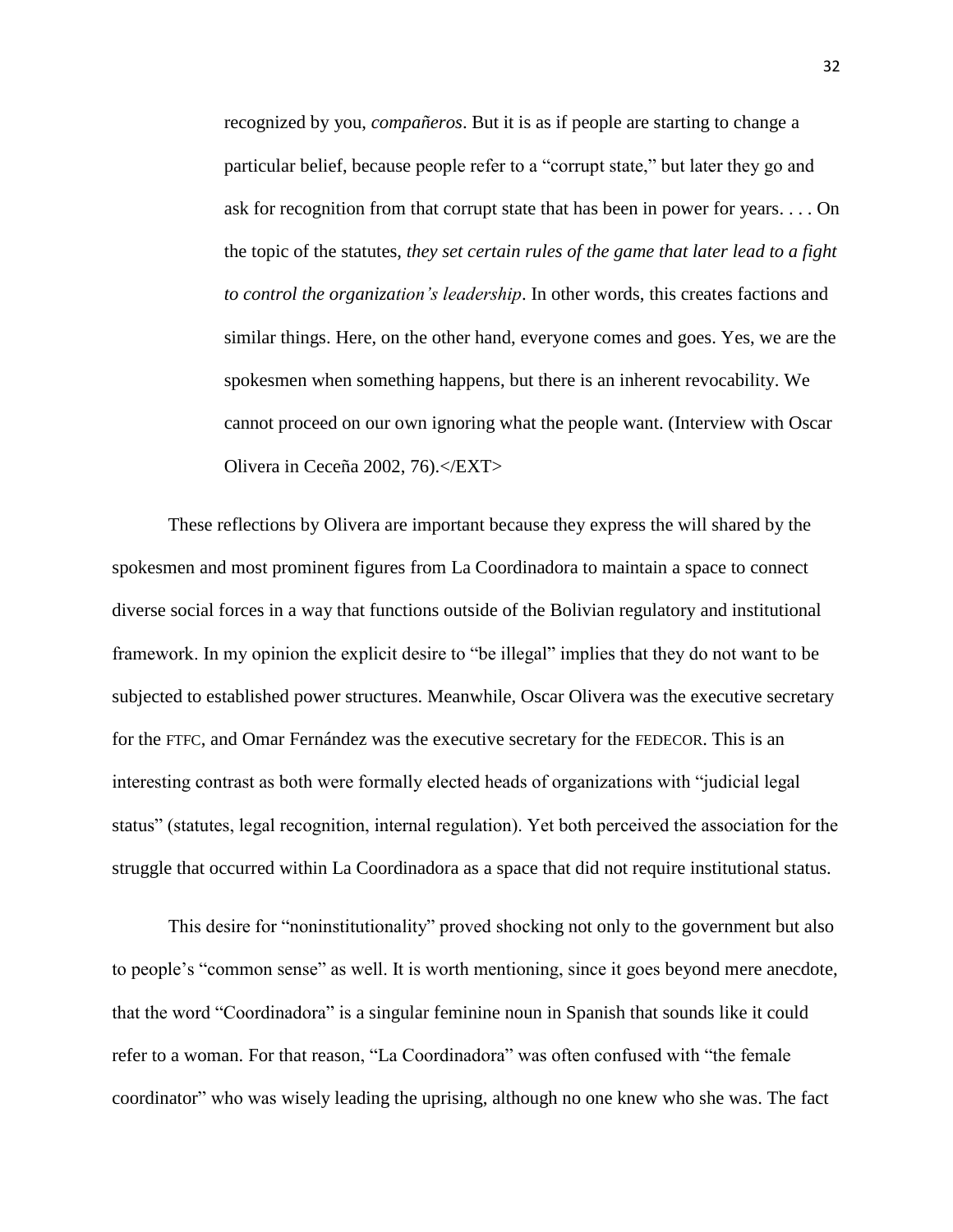that it was such a novel form of coordinating the struggle added to that confusion. La Coordinadora functioned outside of the "normal" *known and predictable* organizational framework of popular Bolivian struggle: unions and trade associations. Many people, even those participating in meetings and mobilizations that had been convened by La Coordinadora, believed that this title in fact referred to a real woman. On February 10, 2000, an article from Cochabamba's newspaper *Los Tiempos* ran with the title: "More than Once, La Coordinadora Was Confused with a Woman." That article cites declarations made by Oscar Olivera. He states the following:

> <EXT>In a heated meeting that took place before the pressure measures began early in the year, one of the factory worker labor leaders affirmed in salient parts of his speech: "Compañeros, we believe the time has come to know who the Coordinadora is." The others attending the meeting had to explain to him that "the people who were at the meeting were the representatives of the water defense entity." Another occasion was in a meeting of the water committees held in a suburban zone of the city. After listening to Omar Fernández's and Oscar Olivera's explanations, a retired professor remarked: "Now we want you to report on the dealings with the government, and let 'La Señora Coordinadora' do it herself. We want her to introduce herself."</EXT>

The chaos that ensued was such that it nearly brought the meeting to a standstill. The strangest anecdote of all, however, occurred during the confrontations in February when, during a short ceasefire between the police's tear gas and the popular offensive, some nuns made their way to the heart of the conflict and offered to take "La Señora Coordinadora" to their convent to protect her from the repression.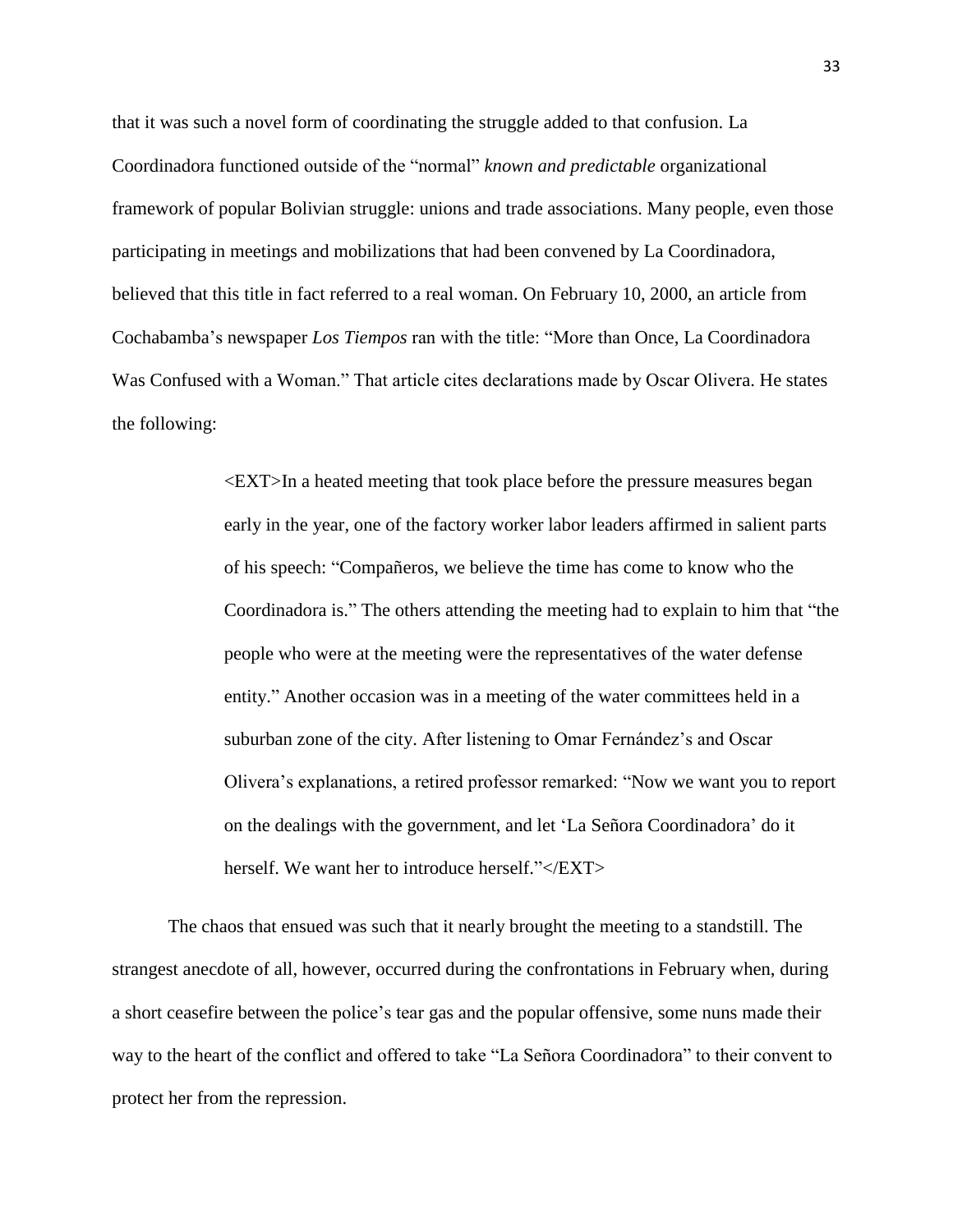Also on February 13, 2000, an editorial in Cochabamba's newspaper *Opinión* read as follows:

> <EXT>I would like to meet the Coordinadora! Who is this woman so brave she has made the government tremble? That was the question posed by an elderly woman at noon on February 4 in the midst of the K'ochala uprising. This is clearly an innocent statement by someone who must surely be a direct descendent of one of the Heroines of la Coronilla from the 1812 fight for independence. It suggests bravery, on the one hand, but also the dramatic quality that that epic achievement had for the defense of life. It was admiration on the one hand, but also the desire to follow that paradigmatic social behavior.</EXT>

 $\langle P1\rangle$ Beyond anecdote, it is astonishing that some people in the uprising could not immediately understand how their own act of coming together and fighting, in a way absolutely independent from known institutionalism, constituted the meaning of the term "Coordinadora." They instead wanted to specifically identify a "woman."

It was also worth noting that the government did not have to actually recognize La Coordinadora's real existence beyond its criticized "legal inexistence." This means that the mobilized population, through actions and persistence, forced the government to recognize an entity that openly refused to follow established laws. In January 2000, before and during the Water War's first act of protest, known as "the first siege," the government spent several days arguing that La Coordinadora did not have a legitimate negotiator since it "did not exist" as a "legal representative" for anyone. It even accused La Coordinadora of being a "ghost organization" (*Opinión* and *Los Tiempos*, January 10–15, 2000). Faced with the continuing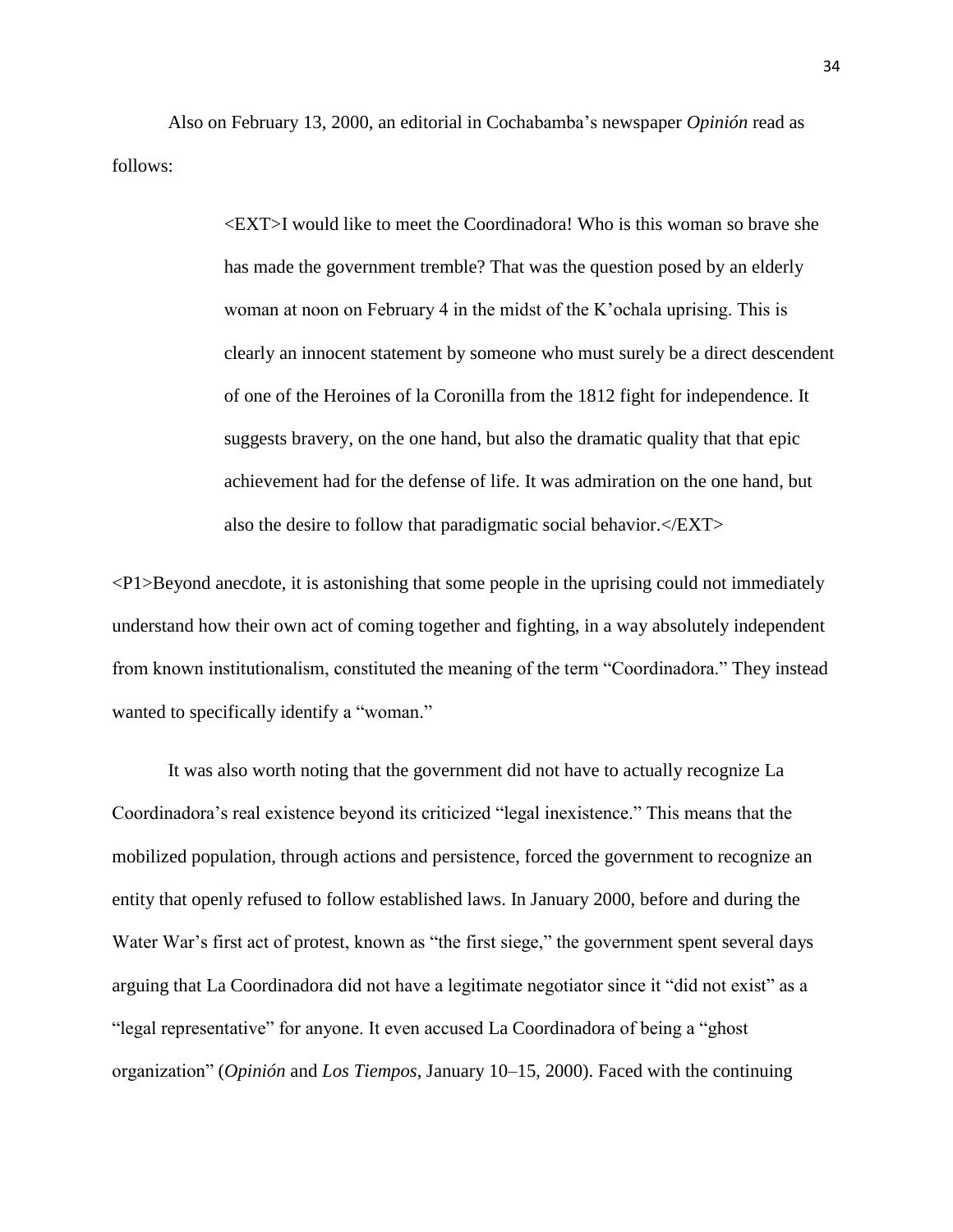roadblock, the government finally had to negotiate with "the ones who don't exist." This institutional discourse gave rise to popular humor. In the parades and preparatory celebrations for Carnival that year, groups of young people dressed up as ghosts wearing signs that said "Aguas del Tunari," the company contracted for the water supply that they were fighting against. The government's accusation that La Coordinadora was a "ghost organization" thus provoked a popular reply qualifying Aguas del Tunari as a ghost company.

Ultimately, La Coordinadora's lack of institutionalization was the foundation for its political autonomy. It was similarly defined by the material independence of its members. During the Water War, groups of people mobilized and protested independently both in material terms and on the political decision-making map. Each water committee, each neighborhood association, each vendor and trade association, each union, and so on participated in the meetings and in the different roadblocks and protests representing their own organizations according to their own associative practices and procedures for membership.<sup>20</sup> Both the FTFC and FEDECOR, organizations with legal personnel, had certain resources at their disposal, and they put their own funds from union dues to work for the uprising. This gave La Coordinadora significant material independence. For example, it had a place for meetings, to hold rallies of varying capacity, and it had some financial resources for the most urgent immediate expenses. This allowed it to have complete political autonomy for years.

La Coordinadora essentially facilitated the use of all the combined resources, both from unionized sectors as well as from workers who were not unionized, as "use value" to serve the uprising and collective decision making. La Coordinadora's activities generated a tremendously powerful space for cooperation between different groups. More or less beginning in February 2000, the government began circulating the accusation that "obscure entities financed La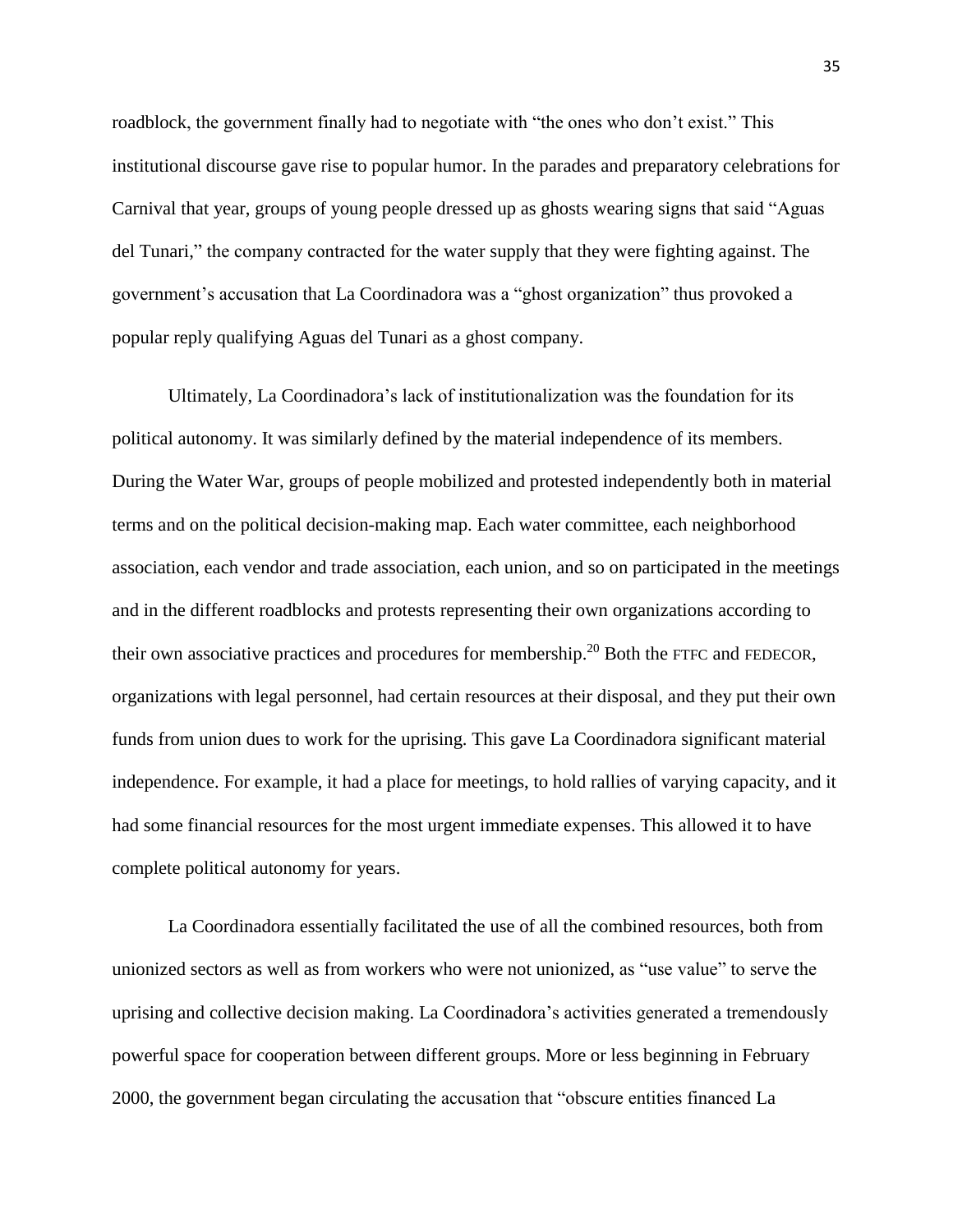Coordinadora," to which La Coordinadora's spokesmen carried out a campaign in response. They explained that the uprising really did not prove "costly" because the "costs" consisted of collectively using what they already had. After the initial impulse of the struggle, and especially beginning in 2001 and 2002 when it became necessary to assign certain tasks related to water management, that response changed. Then a series of new, related problems emerged associated above all to the functioning of a "nonexistent legal entity." It continued this way until La Coordinadora's end, with international financing organizations, and primarily with NGOs. These problems are vast and complicated. They deserve their own discussion that will be addressed in the general reflection on the obstacles to social unification through extra-institutional means.

La Coordinadora introduced a different way of "making politics." In other words, it opened a horizon of meaning—situated in space and marked by time—that allowed people to "make politics in a direct way" without collapsing under the weight of the state. As the most prominent spokesmen from La Coordinadora affirm, the struggle in Cochabamba produced several outcomes: "people lost their fear," "people recovered their voice," people understood that "they could win,"<sup>21</sup> and people did not place themselves in the role of "petitioners" to the state. They presented themselves as independent, meaning as a group of people who could meet, plan, decide, and achieve a goal.<sup>22</sup> These results, together with the accomplishment of having built a space for collective planning, marked the beginning of a generalized perception of Chocabamba's men and women as no longer "obedient" and "powerless" compliers to decisions made by others but as capable and responsible people who could intervene in, gain knowledge about, and provide solutions to social problems. In Bolivia this all defined a "new shared meaning of dissidence":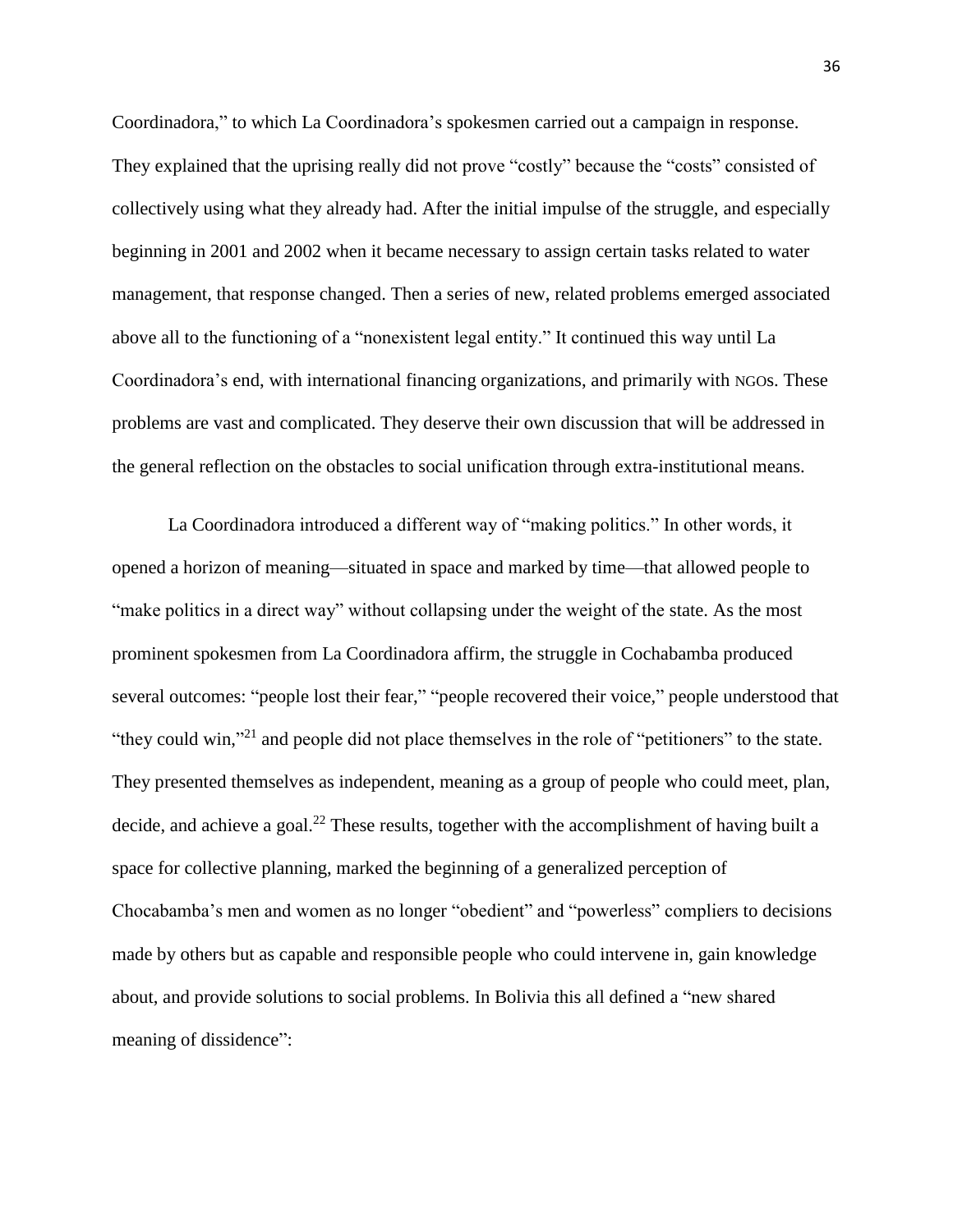<EXT>For more than fifteen years, labor's best creation, the Bolivian Workers' Central (COB), was defeated not only through repression but also through the absence of an alternative social horizon. The legitimate defense of the conquests never went beyond evoking pacts of the nationalist state, and so-called socialism, an elaborate overhaul of state capitalism. . . . Cochabamba, and to a certain extent the Aymara uprising in the altiplano, has broken this bleak collective predisposition. La Coordinadora's proposal for a self-managed company has shattered the false duality between private/state that has guided contemporary political models. Just as political will was expressed as something controlled by everyone from rallies to meetings, La Coordinadora's assembly affirms that collective wealth, such as water, should be treated the same way. It should be managed by those who use it. It should be self-managed by the citizens themselves. With this comes a new sense of social sovereignty previously held by the state. What is shared, or collective, no longer belongs to the state, which has been demonstrated to be a type of private property for government bureaucrats. What is shared, in common, is not the purview of an "illusory community" of bureaucrats; it is the management run by everyone. It is the ethical sense of responsibility and some techniques pertaining to such a case, such as rallies, meetings, rotation of posts, social financing. . . . Two new long-term social proposals remain: self-management and community. A general meaning of social dissidence grew during the 1940s in the twentieth century and was fed to us. Similarly, at the dawn of the twenty-first century, another meaning has been born now from the impetus of a social rebellion. The construction of a horizon of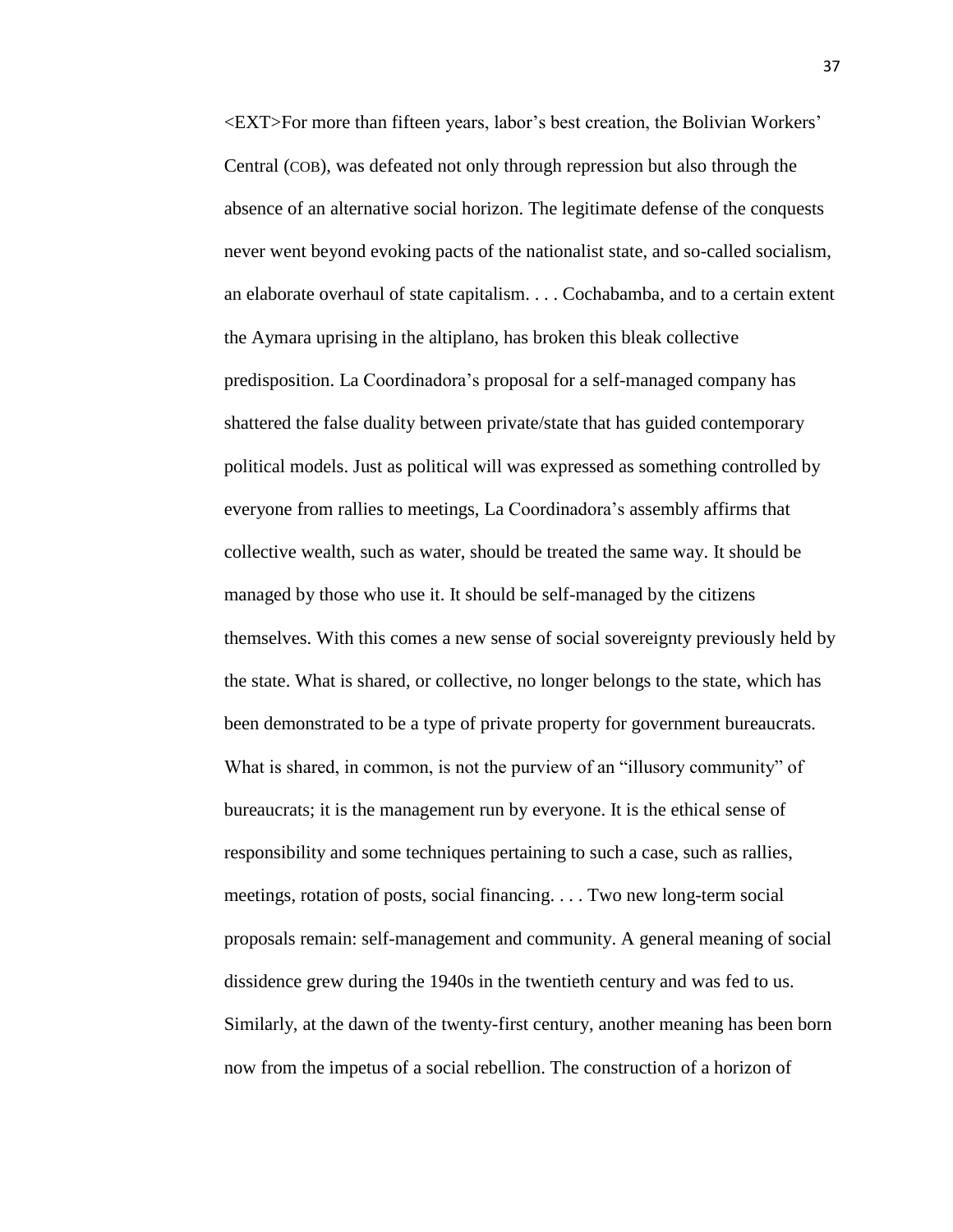action that represents an alternative to the one that exists inevitably passes from now on through those two great discursive junctures of the masses in action: political-economic self-management and the community or broadly defined ayllu. (Gutiérrez Aguilar, García Linera, Prada, Quispe, and Tapia 2000, 177)</EXT>

Two basic concepts in this horizon, community and self-management, became the cornerstone of meaning of an important aspect of the Bolivian uprising as a whole: social reconstitution of wealth and the refounding of the nation. This is despite the fact that one outcome from all of this, especially after Morales took office as the Bolivia's president, has been the restructuring of the state as an entity that is separate from and privileged above the social whole.

Nevertheless, as previously mentioned, La Coordinadora initiated a "strategy for articulation," a way of formulating political problems through the question, "Who decides public matters?" The importance of this for the emancipatory struggle is not insignificant. Even today, it remains the foundation for open political debate in Bolivia. A communiqué from La Coordinadora dated January 20, 2000, expresses this in the following way:

<EXT>What is really being discussed?

What is really being discussed is the CONTENT OF GOVERNMENT DECISIONS. Are the decisions being made in the population's interests or are they simply adapting to what foreign financial entities prescribe? . . . This is the underlying problem. Who decides the population's present and future, its resources, and its work and living conditions? Regarding water, we want to decide for ourselves: that is what we call democracy.</EXT>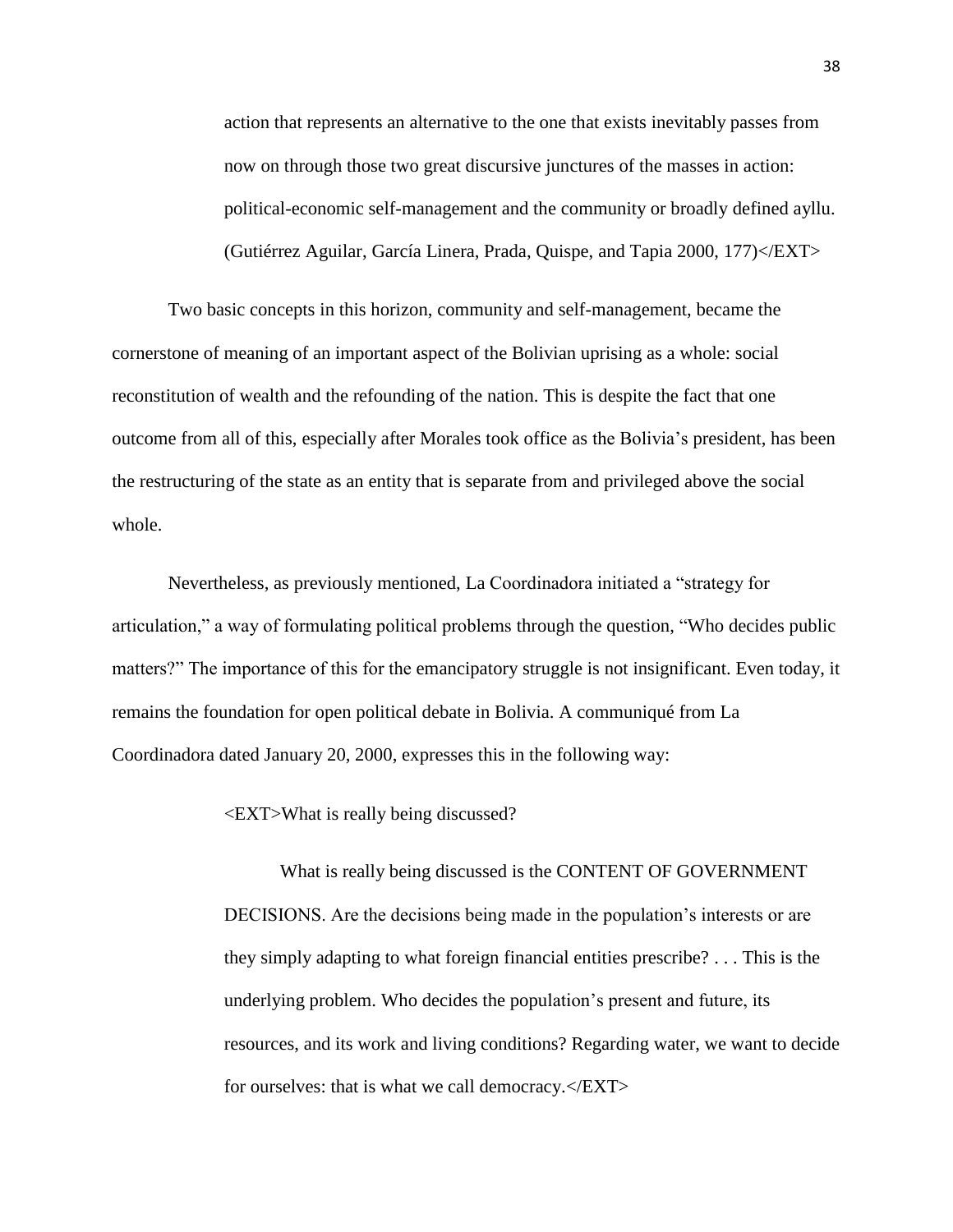There was a rejection of the prerogative of political leaders to monopolize political decision making on questions that affect everyone. There was also a persistent challenge and rejection of private plundering of social wealth by transnational corporations. Under these basic notions, the recurrent collective mobilization and uprisings continued to unfold until 2005. Let's now consider two other sides of these struggles.

<A>Chapter 1. The Coalition for the Defense of Water and Life: The Massive Public Defiance of State Order

 $\overline{\phantom{a}}$ 

 $\langle NO \rangle$ <sup>1</sup> As in every Latin American country, "neoliberal structural reforms" also brought substantial changes to the governmental administrative-bureaucratic framework. The change most clearly addressed by the protest was the structure of the Superintendencies (water, energy, mining, and so on), which seek to regulate the space and time of public life as if it were a market. In other words, they view themselves as mediators in that space, defining possible social interactions as solely mercantilist relationships.

<sup>2</sup> See especially, Coordinadora de Defensa del Agua y de la Vida 2001a, the document titled "Departmental Coalition for the Defense of Water and Life" from January 28, 2000. Its argument is structured in the following way: "Question 1: What is the problem with water in Cochabamba? This means to clearly establish the problem to overcome. Question 2: For whom does La Coordinadora speak? The response to this is that the peasants who rely on irrigation, the urban committees for drinking water who are not part of the central distribution network, and users of drinking water who are connected to the network all speak through La Coordinadora. Question 3: Why are Law 2029 and the concession contract with Aguas del Tunari not good for us, the people of Cochabamba?" The way in which La Coordinadora expressed its objectives and its measures will be analyzed later in more detail.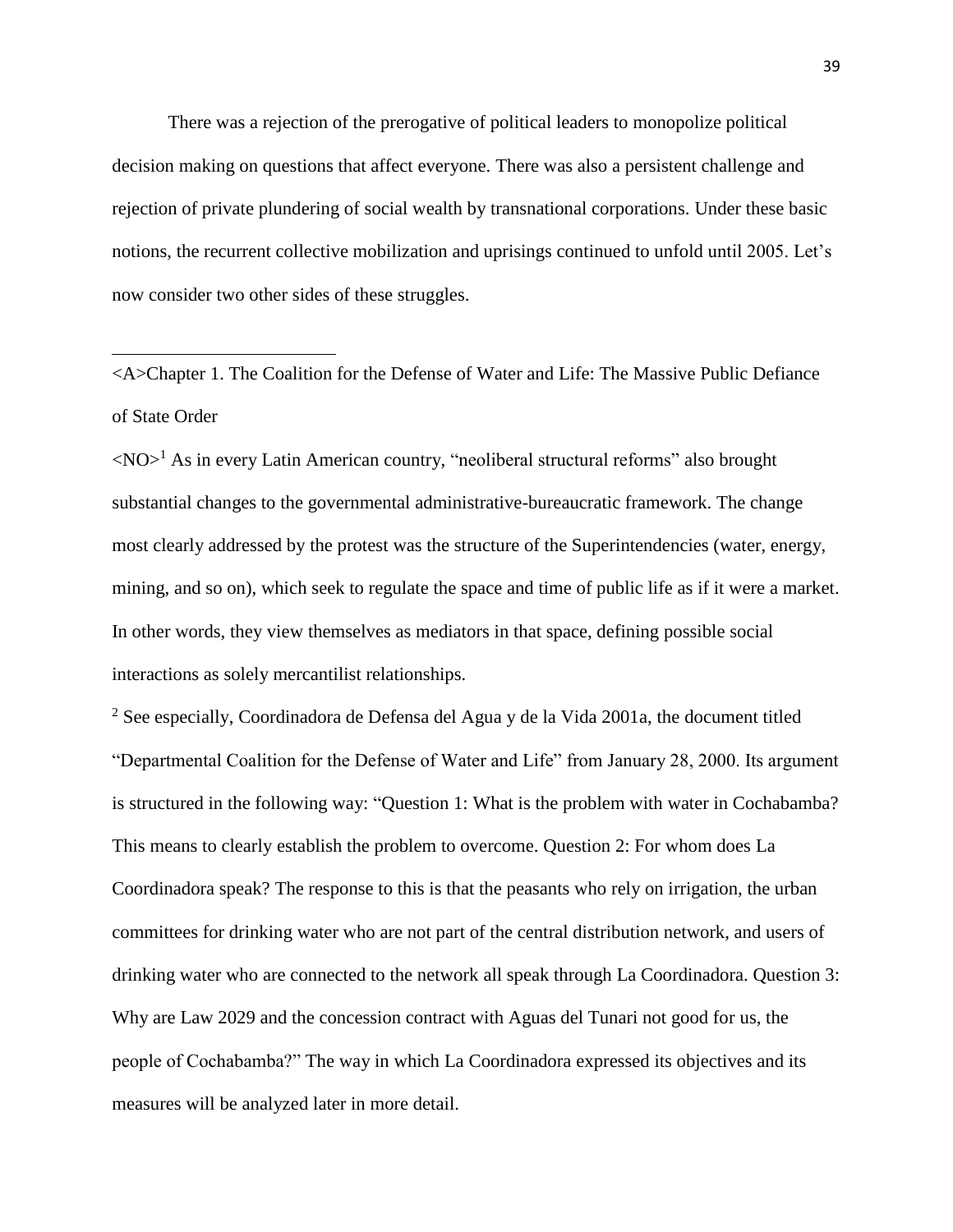<sup>3</sup> "The valleys of Cochabamba cover diverse areas at different altitudes. We will consider the participation of four in the water conflict: the Valle Alto Basin, Sacaba, the Central Valley, and the Lower Valley" (Peredo, Crespo, and Fernández 2004, 11).

 $\overline{\phantom{a}}$ 

<sup>4</sup> "Suyu" is a Quechua word that means space or place. It also refers to a particular extension of land, a certain right to water, or to an amount of work. "*Mita*" is an Andean practice that refers to rotational access to water or rotating work shifts. It was utilized during colonial times as an institution to regulate the forced work of indigenous peoples in silver mines.

<sup>5</sup> The backbone of FEDECOR is the Tiquipaya-Colcapirhua Association of Irrigation Systems (ASIRITIC). It was founded in 1992 and combines more than two thousand users and families. Its first president was Omar Fernández (Peredo, Crespo, and Fernández 2004, 57).

<sup>6</sup> Two cases exemplify this extreme: Representative Maldonado and Doctor Soria. Both attempted, through all means and channels at their disposal, to take the movement in less radical directions, vying for personal gain. They were not expelled from the movement; they abandoned it.

<sup>7</sup> The book *Nosotros somos la Coordinadora* [We are the Coordinadora] was published in 2008 to celebrate the anniversary of the Water War. It includes various communiqués and documents from the year 2000. Their analysis reveals the internal logic of La Coodinadora's discourse: to establish the "we" in the leadership and to describe the goals of the struggle in the clearest way possible.

<sup>8</sup> La Coordinadora's most prominent leaders from January to April were Oscar Olivera, Omar Fernández, Gabriel Herbas, and Gonzalo Maldonado.

<sup>9</sup> One of the most important examples of this was the following: "The El Paso community" transferred water from one of its wells to the urban population (in the northern zone) for free.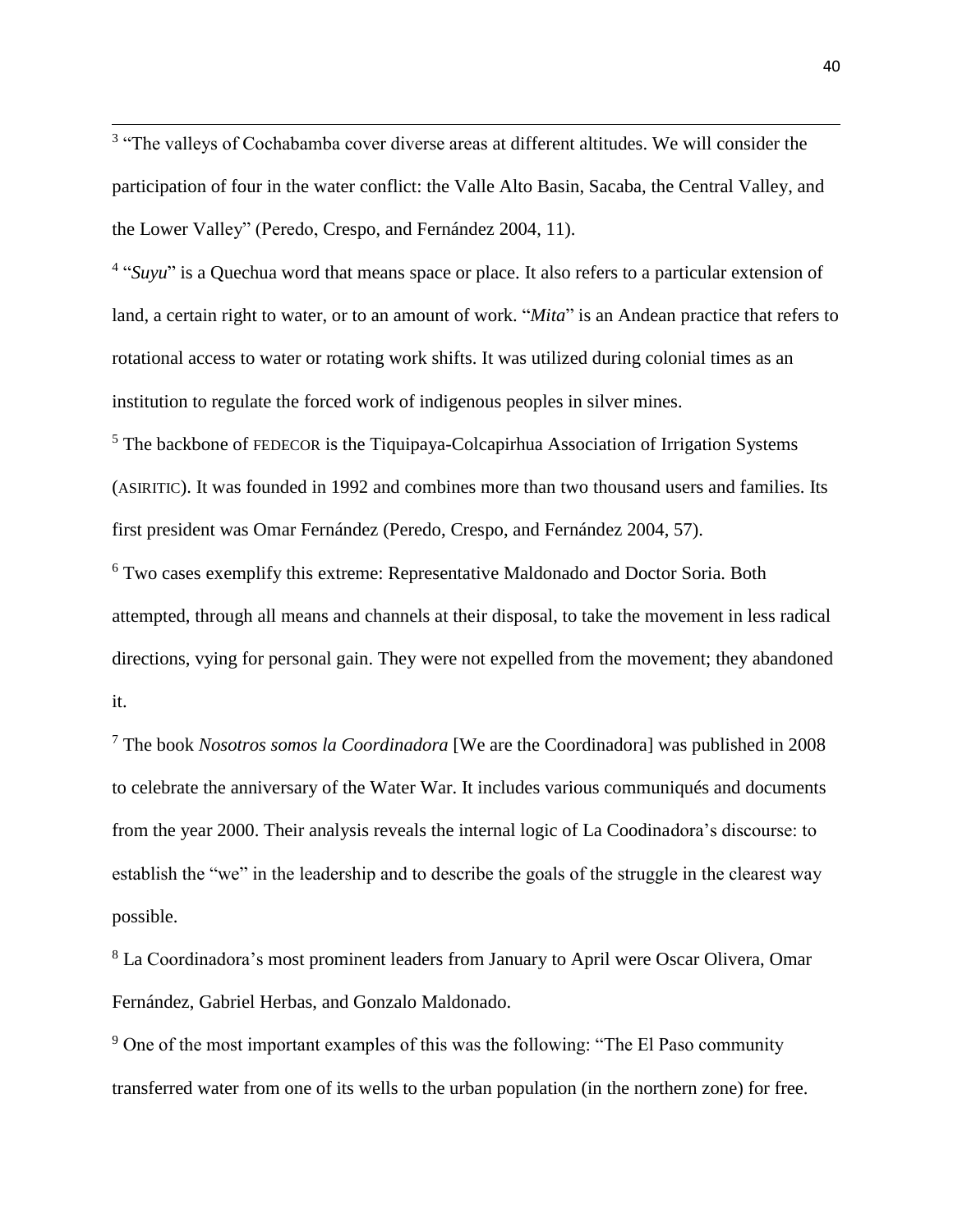This was over a period of a few weeks and equaled half of the water processed by SEMAPA" (Coordinadora de Defensa del Agua y de la Vida 2001a, public declaration by Oscar Olivera on May 8, 2000).

 $\overline{\phantom{a}}$ 

<sup>10</sup> There were various efforts to carry out the "takeover of the drinking water supply company in Cochabamba" and to "establish methods for social control." For the objectives of this study, it will be essential to consider the work of the technical support team for La Coordinadora during the period from October 2000 to February–March 2001. I participated directly then as a member.  $11$  This statement—or variations of it—was reflected in innumerous flyers, speeches, pamphlets, and posters.

<sup>12</sup> This was the meeting place for professionals and environmental groups that participated in La Coordinadora.

<sup>13</sup> The most important of these seminars took place at the end of November 2000 in the city of Cochambamba. Maude Barlow, a well-known Canadian activist and defender of water rights, attended along with other influential people, mainly from English-speaking countries.

<sup>14</sup> Some years later, this early organizational effort formed the Southern Zone Association of Independent Drinking Water Systems (ASICA-Sur).

 $15$  These distinctions were the product of equally broad planning. In December 2000 and January 2001, the technical support team organized at least two open meetings with Cochabamba's population to determine SEMAPA's legal character. This was in the midst of governmental declarations in the media arguing that the leadership and SEMAPA's director were "illegal." They also criticized the way that La Coordinadora was influencing the duties and projects that the company was initiating at that time. There were several proposals on "how to reorganize SEMAPA." Some suggested "the formation of a type of society based on shares distributed among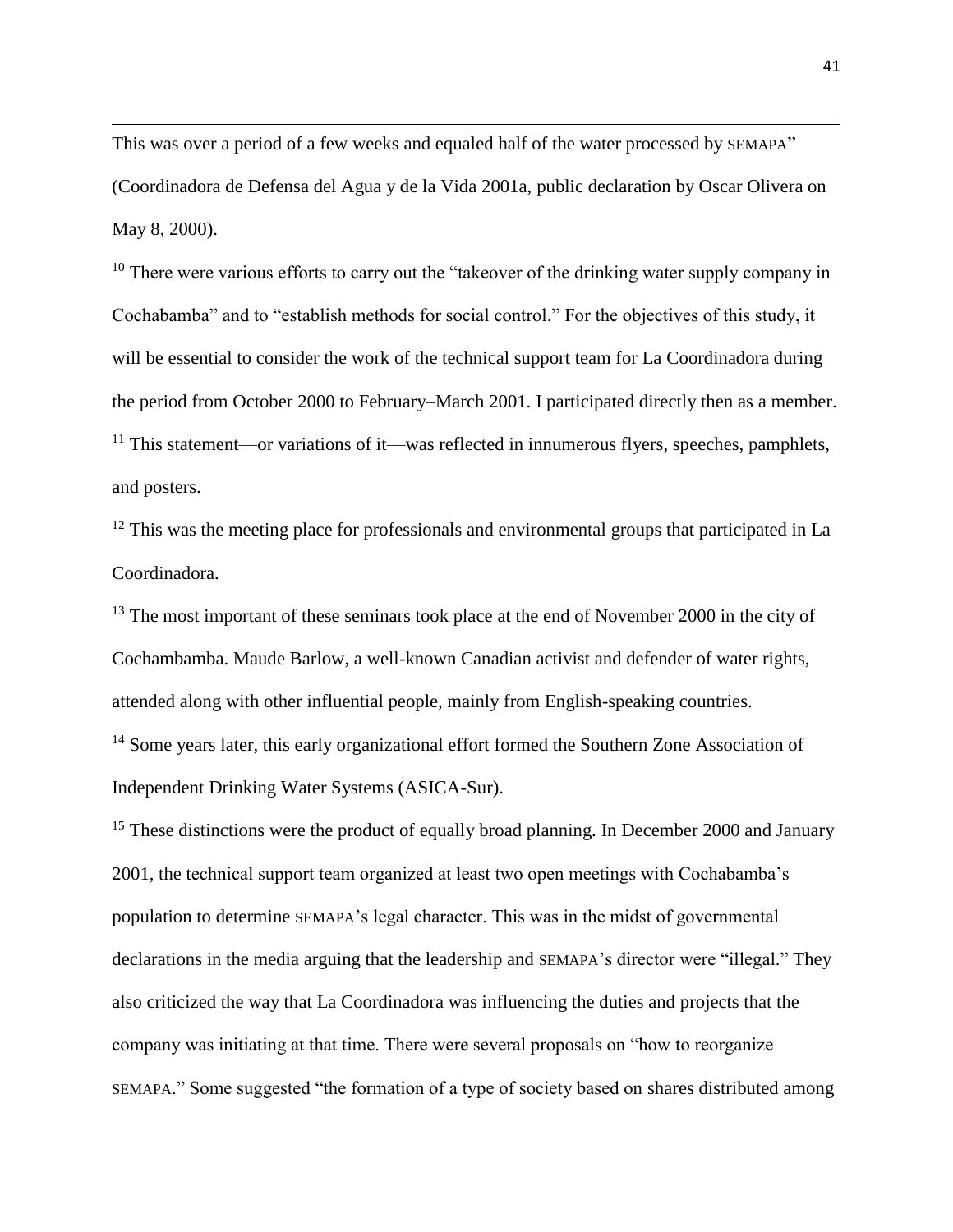all users and neighborhood residents" or organizing a large cooperative. There was also a proposal to maintain SEMAPA's public-municipal character. The latter was the option that eventually prevailed, most of all due to the numerous bureaucratic-legal difficulties that any change to the legal *status* would require, which included the requirement to obtain a "transmission of public patrimony law."

 $\overline{\phantom{a}}$ 

<sup>16</sup> For a concise discussion of the popular roots of the desire for a Constituent Assembly, see Mokrani and Chávez (2006). See also Olivera and Lewis (2004), particularly the chapter "For a Constituent Assembly: Creating Public Spaces."

<sup>17</sup> For information, see the semimonthly newspaper *Así es*, numbers 1 and 2, La Paz, Bolivia. See also Coordinadora de Defensa del Agua y de la Vida (2001b, *Actas del Foro Sobre Asamblea Constituyente* [the publication from the event that was held in November 2000 in Cochabamba]). <sup>18</sup> While there is no record of daily activities, meetings, and contacts, some of La Coordinadora's members keep a dossier of letters and documents that show what was occurring in Cochabamba during that time. There are dozens of letters from trade organizations, neighborhoods, associations of vendors from the main markets, and from political organizations of all sizes. They document the specific water problem experienced by each one of those organizations, and La Coordinadora is "asked"—more or less—to "consider the specific problem." Many of these letters were answered during those months, either verbally or in writing, more or less with the same argument: "La Coordinadora is not an entity to 'manage complaints' or 'process business matters'; your specific problem is similar to all these others, and we have to respond equally to all with our decisions and possible solutions." Although, of course, when someone from La Coordinadora could "lend a hand" in some specific case, there was an attempt to collaborate (Coordinadora de Defensa del Agua y de la Vida 2001b).